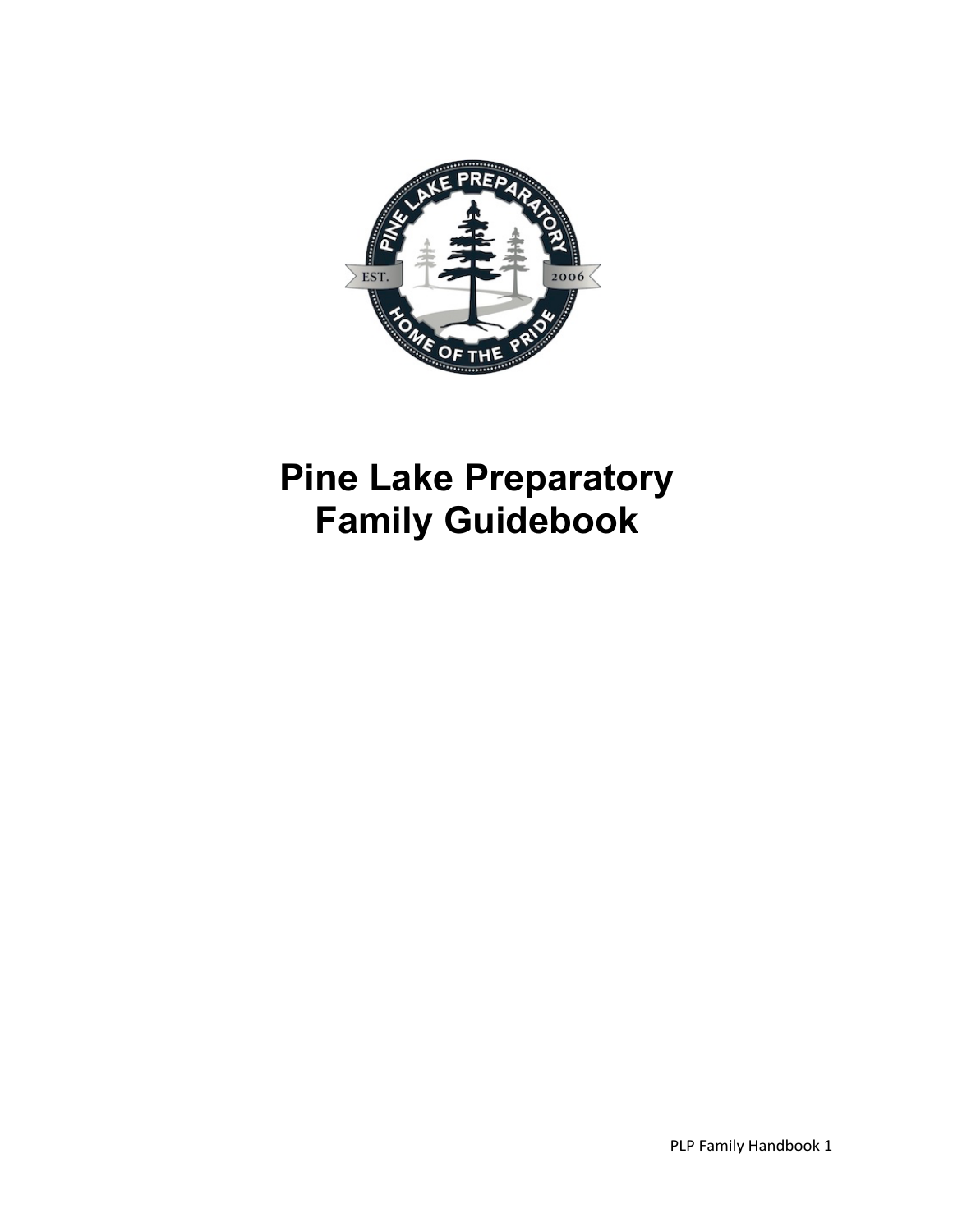# **TABLE OF CONTENTS**

| <b>Pine Lake Preparatory Mission Statement</b>                                                                                                                                                                                                                                            | pg. 3                                                                                            |
|-------------------------------------------------------------------------------------------------------------------------------------------------------------------------------------------------------------------------------------------------------------------------------------------|--------------------------------------------------------------------------------------------------|
| <b>Contacting Staff</b>                                                                                                                                                                                                                                                                   | pg. 3                                                                                            |
| <b>Curriculum Design Overview</b>                                                                                                                                                                                                                                                         | pg. 4                                                                                            |
| <b>Operational Policies</b><br><b>Expectations of Students</b><br><b>Code of Conduct</b><br><b>Discipline</b><br><b>Expulsion and Suspension Policy</b><br><b>Disciplinary Consequences</b>                                                                                               | pg. 4<br>pg. 4<br>pg. 4<br>pg. 5<br>pg. 5<br>pg. 6                                               |
| <b>Computer Use Policy</b>                                                                                                                                                                                                                                                                | pg. 10                                                                                           |
| <b>Dress Code</b>                                                                                                                                                                                                                                                                         | pg. 16                                                                                           |
| Arrival & Departure Info                                                                                                                                                                                                                                                                  | pg. 20                                                                                           |
| Attendance                                                                                                                                                                                                                                                                                | pg. 20                                                                                           |
| Lunch                                                                                                                                                                                                                                                                                     | pg. 24                                                                                           |
| <b>Distribution of Medicine</b>                                                                                                                                                                                                                                                           | pg. 24                                                                                           |
| <b>Visitors</b>                                                                                                                                                                                                                                                                           | pg. 27                                                                                           |
| <b>Inclement Weather</b>                                                                                                                                                                                                                                                                  | pg. 28                                                                                           |
| <b>Emergency Procedure</b>                                                                                                                                                                                                                                                                | pg. 28                                                                                           |
| Locker Use                                                                                                                                                                                                                                                                                | pg. 28                                                                                           |
| Parking                                                                                                                                                                                                                                                                                   | pg. 29                                                                                           |
| <b>Driver's Education</b>                                                                                                                                                                                                                                                                 | pg. 30                                                                                           |
| <b>Academic Policy and Procedures</b><br>Grading<br><b>Grade Point Average Scale</b><br><b>NC Virtual Public School</b><br>Add/Drop/Withdraw Policy<br><b>Arts Focus Policy</b><br><b>Advanced Placement Policy</b><br><b>Homework Policy</b><br>Exams<br><b>PRIDE Graduation Project</b> | pg. 30<br>pg. 30<br>pg. 31<br>pg. 31<br>pg. 32<br>pg. 32<br>pg. 33<br>pg. 34<br>pg. 34<br>pg. 34 |
| The Honor Code                                                                                                                                                                                                                                                                            | pg. 35                                                                                           |
| <b>Upper School Testing Policy</b>                                                                                                                                                                                                                                                        | pg. 37                                                                                           |
| Service Learning                                                                                                                                                                                                                                                                          | pg. 38                                                                                           |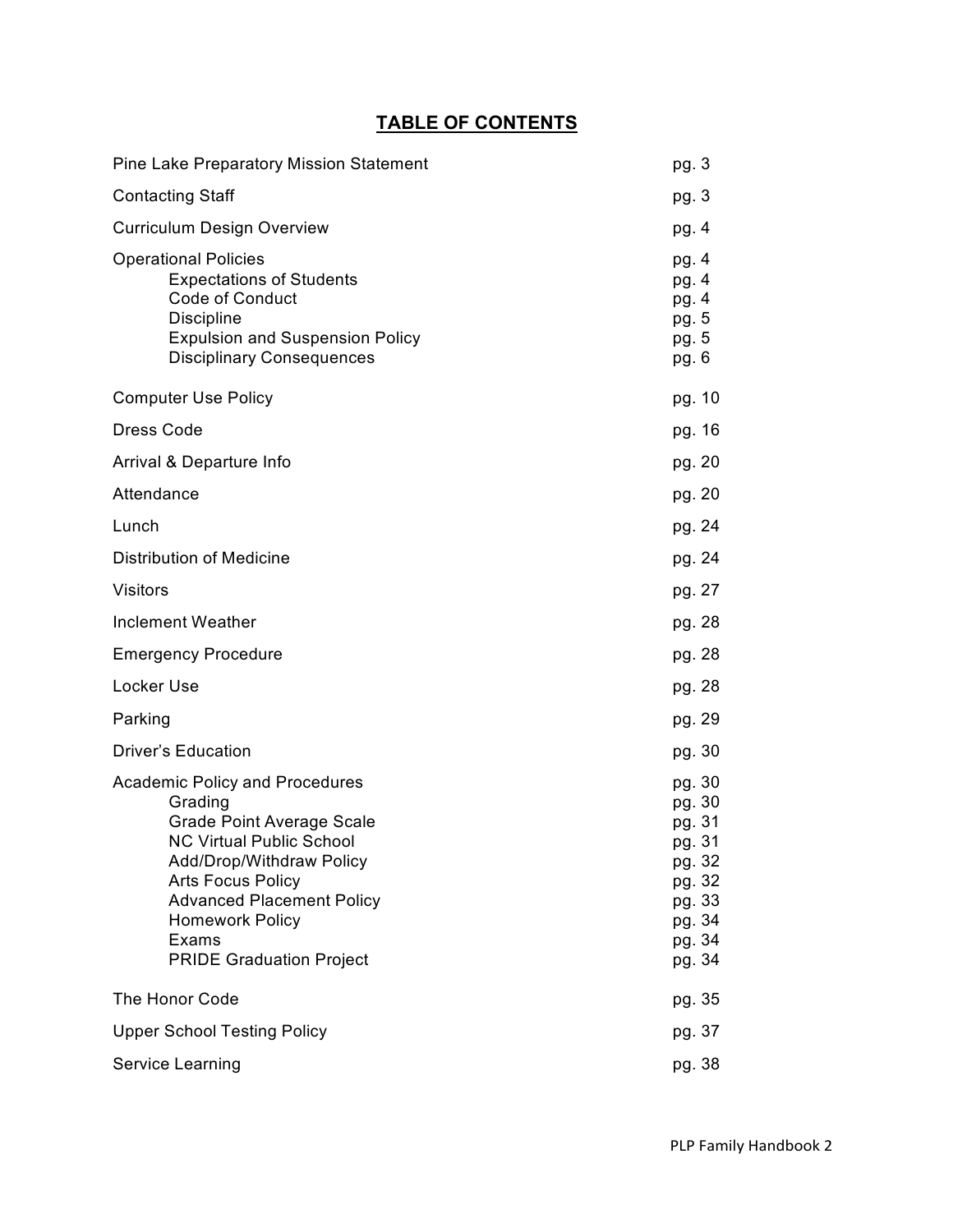# **Pine Lake Preparatory Mission Statement**

*Pine Lake Preparatory prepares students for college and purposeful lives.* 

The core values emphasized at Pine Lake Preparatory are:

- 1. Perseverance
- 2. Respect
- 3. Integrity
- 4. Drive to Excellence
- 5. Empathy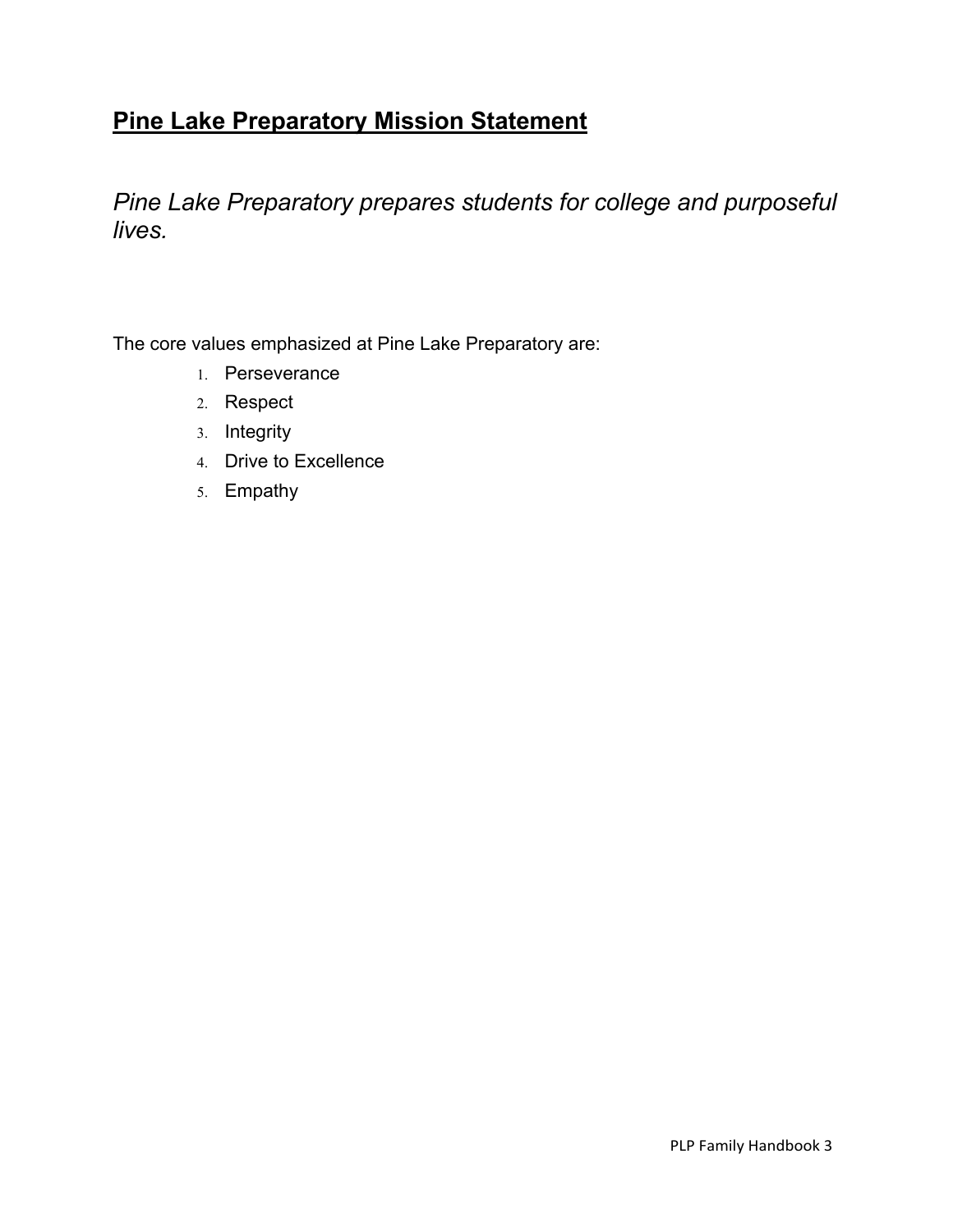# **Contacting Pine Lake staff members**

Staff member email addresses consist of the first name.last name followed by @pinelakeprep.org. For example, to contact Dan Brown, use dan.brown@pinelakeprep.org.

Staff may be contacted directly for information, to ask questions, and to express concerns or to make an appointment. If this important step is omitted, the school leadership will direct parents and students to the staff member, as the first step. In accordance with Board policy, staff members have 48 hours to respond to email messages.

# **Curriculum Design Overview**

For school specific curriculum, please see that school's curriculum guide.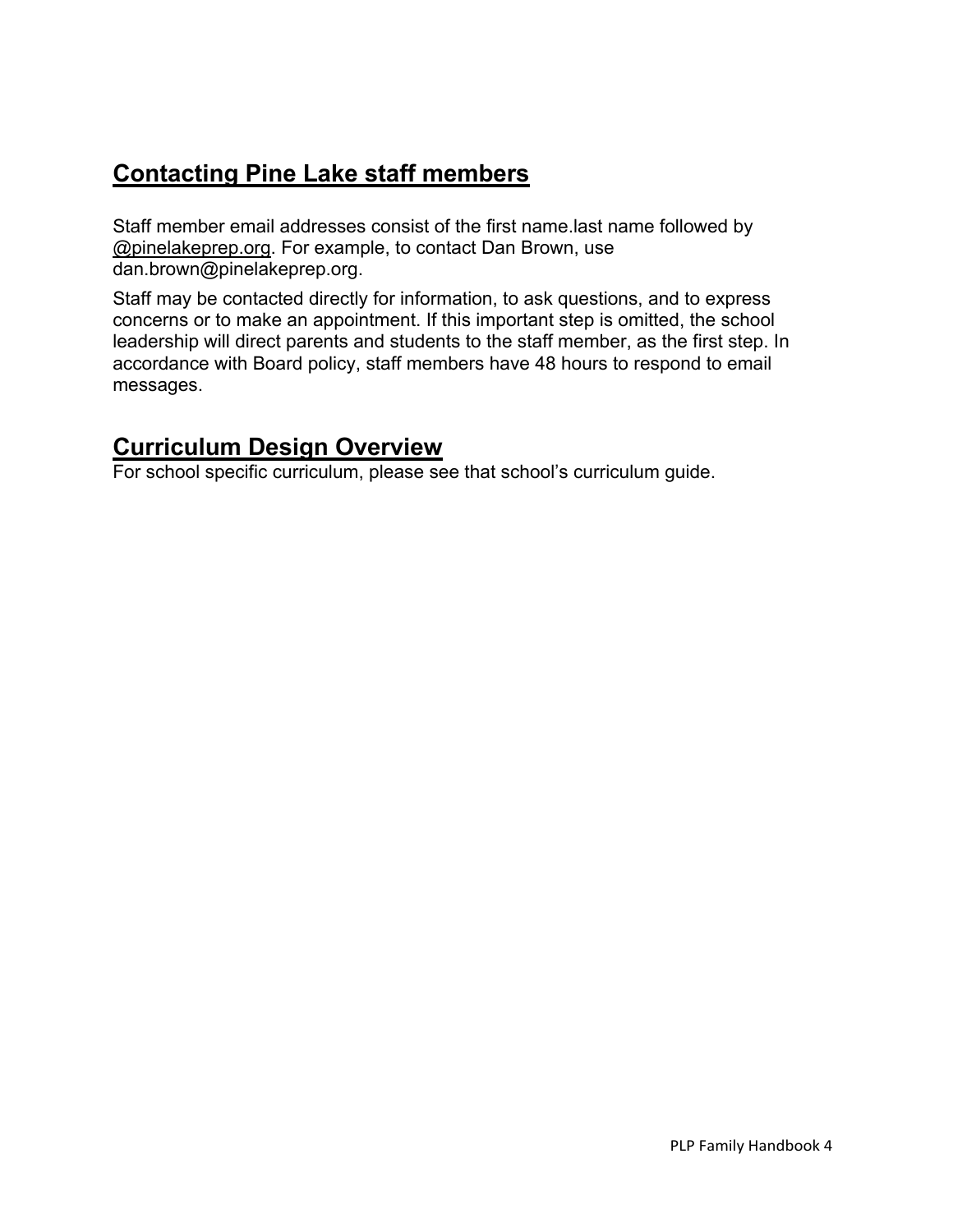### **Student Placement**

Student placement into classes is decided upon by the appropriate administration per North Carolina law. The Administration will take into account teacher recommendations, term grades, and EOG score(s) when making decisions regarding student placement into all classes.

# **Operational Policies**

### **Expectations of Students by the School**

At Pine Lake Preparatory, a college-preparatory charter school, high standards are set for our students, families and staff. In order to graduate responsible citizens, we have designed a challenging, rigorous curriculum and seek to create an engaging learning community. This will only be accomplished with the active participation of our students, parents, and staff.

The following guidelines clarify expectations for our students, families, and staff:

- Students will focus on their academic work during school hours.
- Students will be civil and kind to each other, to the staff and to the larger community.
- Students will adhere to the uniform policy set forth by the Board and staff.
- Students will attend class regularly, be on time, and engaged every day.
- Students will accept ownership for helping to maintain our facilities.

### **Code of Conduct**

The Pine Lake Preparatory discipline policy will support the attainment of the school's mission and reinforce its founding principles. Pine Lake will implement a positive discipline model that leads to a nurturing school environment that sets the stage for engagement and academic excellence. School leadership and staff will uphold high expectations and be responsible for establishing a positive school climate that continuously identifies and praises students for respectful behavior. Staff will model and identify appropriate behaviors. Learning behavior transitions amongst varying environments is a valuable part of the socialization process of a productive citizen.

To support the establishment and consistency of an effective learning community all students at Pine Lake Preparatory will wear uniforms. The full uniform dress code may be found on the Pine Lake Prep web site under Family Quick Links.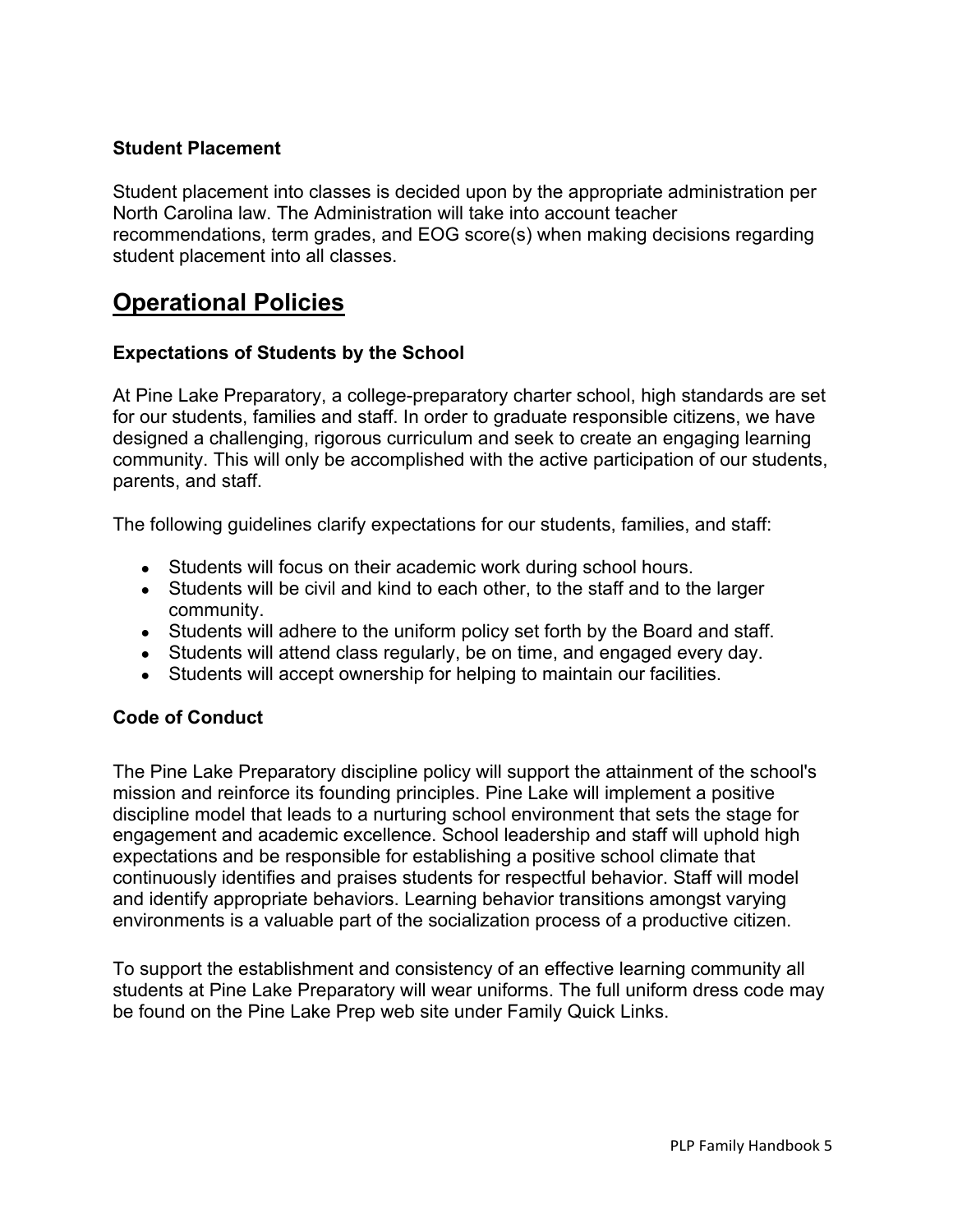### **Discipline**

In most cases, the appropriate staff within the classroom setting will manage discipline immediately and effectively. In some situations, either due to the seriousness or repetitive nature of the offense, intervention by the Principals of the Lower, Middle, or Upper School is warranted. In any action requiring probation, suspension or expulsion, the administration will be included in the decision-making process. For more specific information, please see individual schools for developmentally appropriate discipline plans.

### **Student Expulsion and Suspension Policy**

A student shall not be suspended from school or recommended for expulsion unless the administration (LS, MS, US) of Pine Lake Preparatory determines that the student has:

- a. Caused or attempted to cause or threatened to cause physical injury to another person;
- b. Possessed, sold or otherwise furnished any firearm, knife, explosive, or other dangerous object, unless in the case of possession of any such object, the pupil had obtained written permission to possess the item from a certified school employee, which is concurred by the administration (LS, MS, US) or the designee of the administration;
- c. Unlawfully possessed, used, sold or otherwise furnished, or been under the influence of any controlled substance or alcoholic beverage or an intoxicant of any kind;
- d. Unlawfully offered, arranged or negotiated to sell any controlled substance or an intoxicant of any kind, and then either sold, delivered or otherwise furnished to any person another liquid, substance, or material and represented the liquid, substance, or materials as a controlled substance, alcoholic beverage or intoxicant;
- e. Committed robbery or extortion;
- f. Caused or attempted to cause damage to school property or private property;
- g. Stolen or attempted to steal school property or private property;
- h. Possessed or used tobacco, or any products containing tobacco or nicotine cigarettes, smokeless tobacco, or chew packets or betel. This section does not prohibit use or possession by a pupil of his or her own prescription products;
- i. Committed an obscene act or engaged in habitual profanity or vulgarity;
- j. Unlawfully offered, arranged or negotiated to sell any drug paraphernalia;
- k. Disrupted school activities or otherwise willfully defied the valid authority of supervisors, teachers, administrators, school officials or other personnel engaged in the performance of their duties.
- l. Knowingly received stolen school property or private property.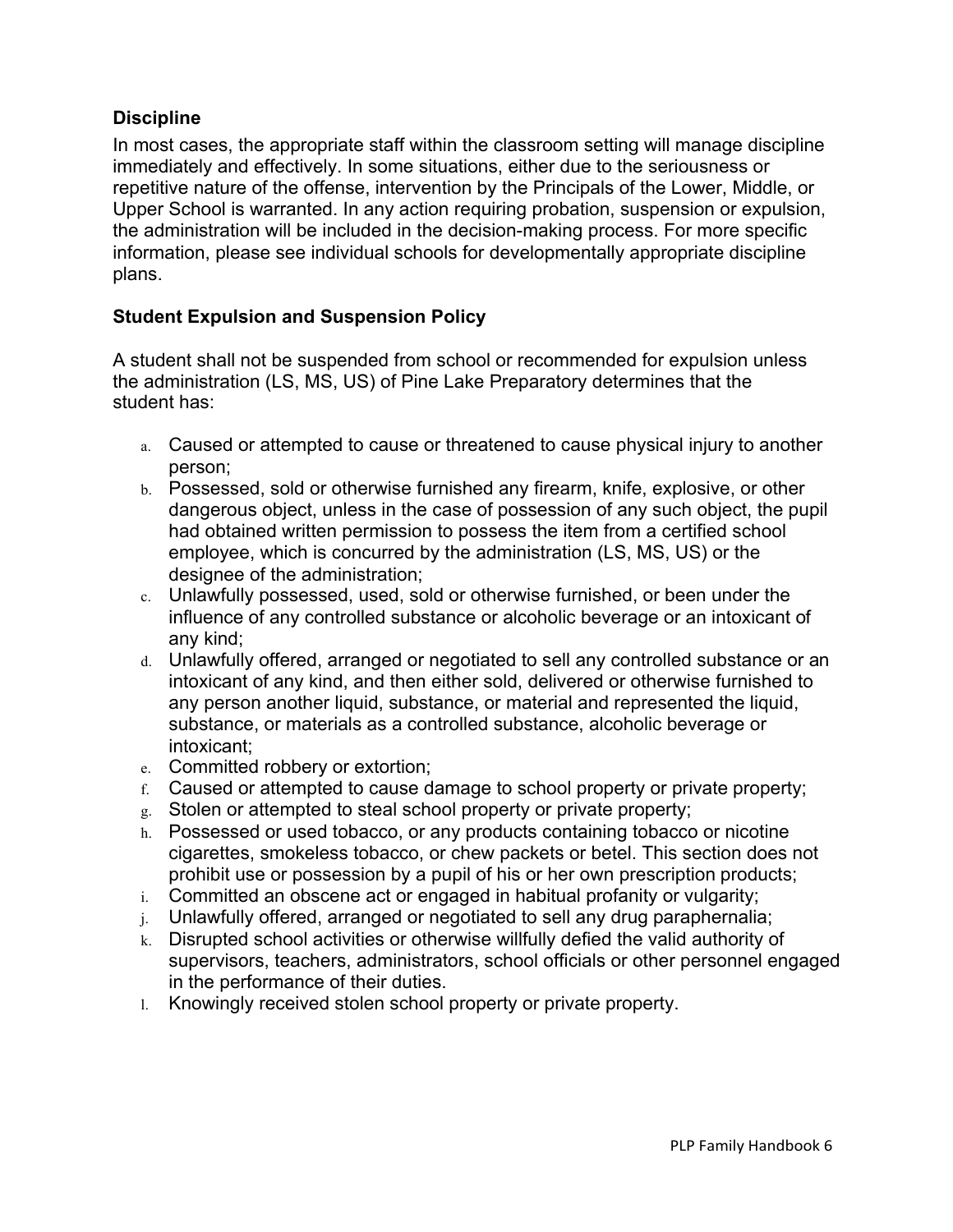# **Disciplinary consequences for behavior violation of the Student Code of Conduct:**

Students and parents will understand that the following disciplinary actions may be implemented for acts mentioned in this section and related to school activities which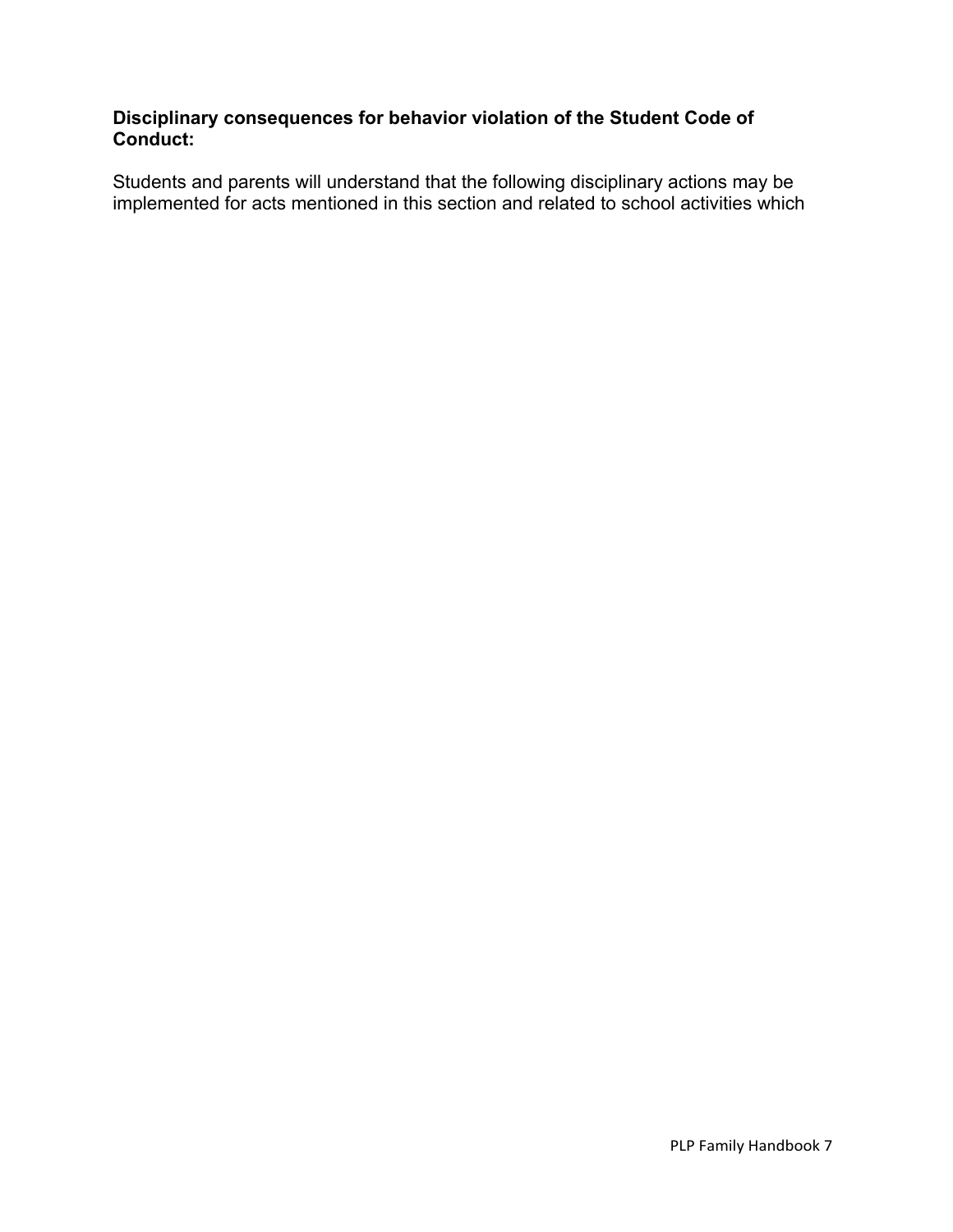occur at any time, including (but not limited to) any of the following:

- 1. While on school grounds;
- 2. While going to or coming from school;
- 3. During the lunch period whether on or off campus;
- 4. During, or while going to or coming from, a school sponsored activity.

### Act of Violence

- a. Fighting is not allowed at Pine Lake Preparatory. This action is considered one of the most severe infringements on the rights of others. It is also a direct attack on the educational process. Acts of violence, whether directed at another student, teacher or adult will carry a severe penalty. Possible disciplinary actions: On-campus suspension, home suspension or expulsion. Flagrant or repeat offenses may result in a maximum consequence of expulsion.
- b. Threatening to cause physical harm detracts from the educational setting and places students in fear. Thus, depending on the severity of these actions, the following disciplinary actions may result: On-campus suspension, work details, home suspension or other recommendations to expel.

# Weapons and Dangerous Objects

- Possession of a dangerous weapon will not be tolerated. Possession of a weapon will result in disciplinary action -- home suspension or expulsion.
- b. Possession of fireworks and explosives or the use of these items will also result in home suspension or expulsion.

# Tobacco, Drugs, and Alcohol

- a. Pine Lake is a tobacco, drug and alcohol-free campus. Any possession or use of these substances is strictly prohibited. Offenses of the rule may result in on campus suspension, home suspension or expulsion. This rule, as all school rules apply, for after school events and school trips.
- b. Possession of these substances with the intent to distribute or sell will result in expulsion. The sale of look-alike drugs will result in home suspension for the first offense and expulsion for any subsequent offense.
- c. Drug paraphernalia, whether possessed for use or with the intent to sell or distribute, will be seen as an attempt to promote the distribution and use of illegal drugs and will result in suspension or expulsion.

# Stealing, Robbery, or Extortion

a. These offenses will result in on-campus suspension, work detail, home suspension or expulsion. The severity of the crime and the number of offenses will dictate the punishment.

# Damage to Property

a. Causing or attempting to cause damage to school property will result in the replacement of the damaged property by the student. The parent or guardian will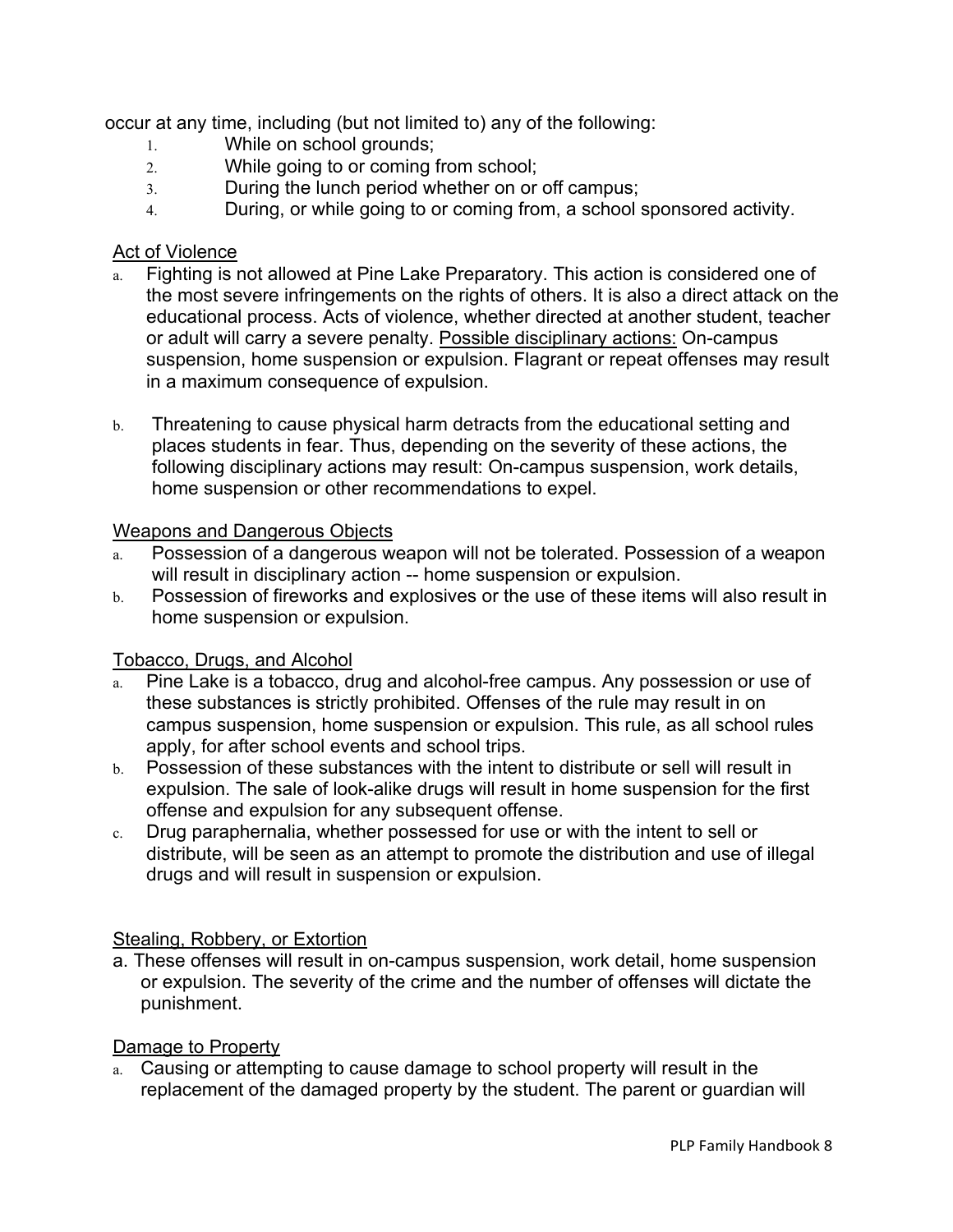also be held responsible for the replacement of the damaged property.

b. Severe cases of damaging, defacing or mutilating school property such as arson, damage to windows, playground equipment, computers, etc. may result in the suspension (on-campus or home) or expulsion.

#### Profanity, Obscene Acts, Demeaning Racial Statements and Vulgarity

a. These acts will be construed as an attack on the rights and privileges of other students who are attempting to receive an education and the rights of teachers to teach. Therefore, the attempt or act of projecting the above named actions whether on clothes, written, verbal or through gestures is in violation of school policy. The resulting disciplinary action will require: changing offensive clothing, work detail, oncampus suspension, home suspension, expulsion or a combination of any of these actions.

#### Willful Disobedience

- a. Willful disobedience is the intentional defiance of staff. Such action may be exhibited while coming to and from school, on the bus, during the normal school day or on fieldtrips. For the safety of the student and other students and the establishment of a nurturing learning environment, respect for faculty, staff, and parents is necessary. Student safety and a positive educational environment must be maintained. Therefore, timeout, work details, and on- campus suspension may be employed. Repeated disobedience may result in a request to have a student evaluated by other behavior professionals. Every attempt will be made to correct the inappropriate behavior before actions of home suspension and expulsion are considered.
- b. Students are expected to demonstrate good citizenship and act in a reasonable manner. Failure to comply will result in a reprimand, detention, work detail, or suspension. Public displays of affection fall under this category.

### Sexual Harassment

- a. Prohibited sexual harassment includes, but is not limited to; unwelcome sexual advances, request for sexual favors, and other verbal, visual or physical conduct of a sexual nature.
	- 1. Compliance with the code of conduct is explicitly or implicitly made a term or condition of an individual's employment, academic status or progress;
	- 2. Compliance with or rejection of the conduct by an individual is used as the basis for academic or employment decisions affecting the individual;
	- 3. The conduct has the purpose or effect of having a negative impact on the individual's academic or work performance, or of creating an intimidating, hostile or offensive educational or work environment; and
	- 4. Submission to or rejection of the conduct by the individual is used as the basis for any decision affecting the individual regarding benefits and services, honors, programs, or activities at or through the school.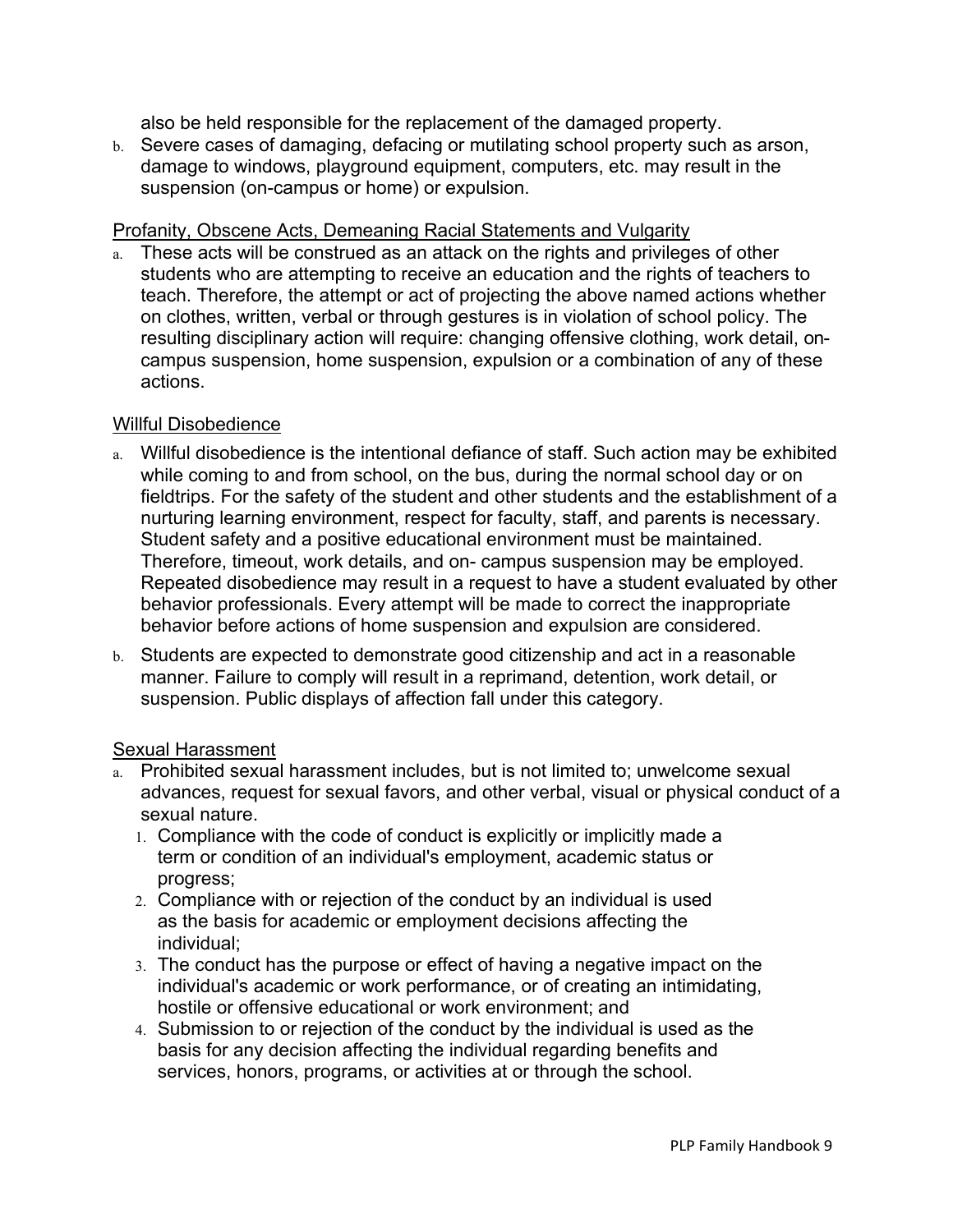- b. Other types of conduct that are prohibited and may constitute sexual harassment include:
	- 1. Unwelcome leering, sexual flirtations or propositions;
	- 2. Unwelcome sexual slurs, epithets, verbal abuse, derogatory comments or sexually degrading descriptions;
	- 3. Graphic verbal comments about an individual's body, or overly personal conversation;
	- 4. Sexual jokes, stories, drawings, pictures or gestures;
	- 5. Spreading sexual rumors;
	- 6. Teasing or sexual remarks about students enrolled in a predominantly single-sex class;
	- 7. Touching an individual's body or clothes in a sexual way;
	- 8. Purposefully limiting a student's access to educational tools;
	- 9. Cornering or blocking of normal movements;
	- 10. Sexually suggestive objects in the educational environment; and
	- 11. Any act of retaliation against an individual who reports a violation of the school's sexual harassment policy or who participates in the investigation of a sexual harassment complaint.

### Enforcement

The Principal or designee shall take appropriate actions to reinforce the Board's sexual harassment policy. These actions may include:

- 1. Removing vulgar or offending graffiti;
- 2. Providing faculty in-service training and student instruction or counseling; or
- 3. Taking appropriate disciplinary action to include reprimand, detention, on-campus suspension or home suspension.

### Act of Hate Violence

Causing, threatening, or attempting to cause or participate in an act of hate violence can be defined as willfully interfering with or threatening another person's personal or property rights because of race, ethnicity, national origin, religion, disability or sexual orientation. Speech that threatens violence, when the perpetrator has the apparent ability to carry out the threat, may be considered an act of hate violence. These offenses may call for reprimand, suspension, community service and/or expulsion.

### Other Harassment

Intentionally engaging in harassment, threats or intimidation against a student or group of students when the harassment is severe and pervasive and disrupts classes or creates disorder or an intimidating or hostile educational environment will not be tolerated. These offenses may call for a reprimand, suspension, community service and/or expulsion.

### Academic Dishonesty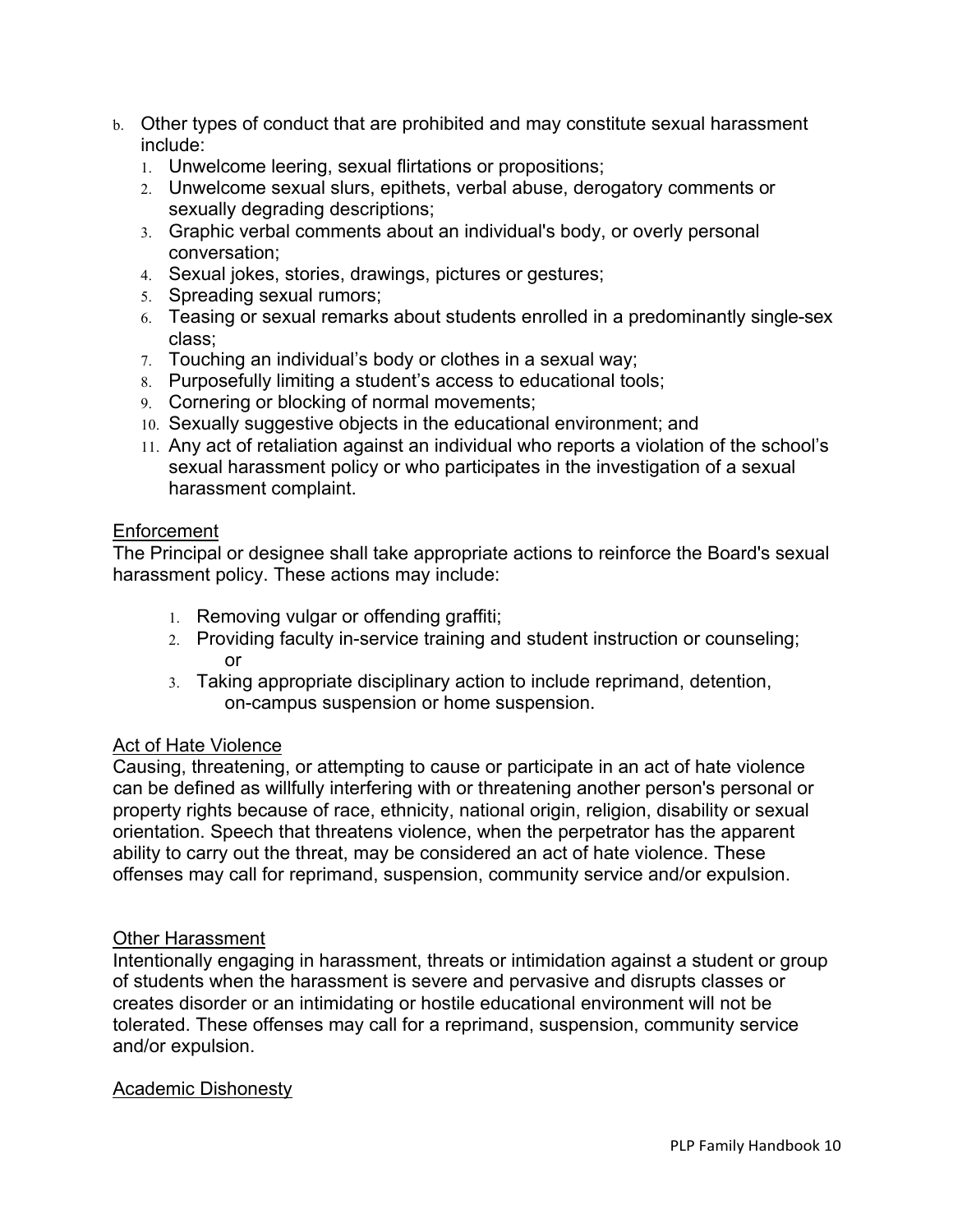PLP's philosophy is to increase a student's ability to work both independently and collaboratively. We realize that valuable social skills and learning come through group projects, collaboration, and cooperation.

Students should do as much of or all of their own homework, but students should be willing to give assistance to fellow students when the learning experience can be enhanced. In some situations, testing is required to be independent of any outside help. Students will be made aware of this and will be expected to act accordingly.

### **Plagiarism**

Plagiarism is a serious issue in academia. Students should give credit to the appropriate individuals for their research and writing. It is often difficult to distinguish what should be duly noted and what is common knowledge. It is the role of the faculty to bring this issue into a clearer focus for the students so that students will learn proper citation processes. Through their own research and writing, the constitution of plagiarism will become better defined for the student. Students will begin learning the principles and process of research and writing in Lower School. Over the course of the Upper School experience, students will use the MLA system for documenting paraphrased and quoted material. By Junior year, students are expected to utilize MLA system in all research papers and **seek** assistance or clarification from staff as needed.

### Students with Disabilities

Students with disabilities may be suspended, in accordance with Federal legislation, for inappropriate behavior. The administration (LS, MS, US) may suspend a student with disabilities for short-term suspension; suspension from school may not be for more than a total of fifteen days in a school year. The administration (LS, MS, US) may recommend a student with disabilities for long-term suspension or expulsion (greater than 15 days) by following these procedures:

- 1. The administration (LS, MS, US) will follow regular procedures for long-term suspension or expulsion as described above.
- 2. Once the administration (LS, MS, US) has made a recommendation for long-term suspension or expulsion of a student with disabilities, he or she will convene members of the Student Support Team who will determine: if the student is eligible for special education services; if the student is appropriately placed in a special education program; and if there is a causal relationship between the student's disabling condition and the conduct for which he or she is to be disciplined.
- 3. The parent will be notified in writing of the time and place of the committee meeting and its purpose.

# **ACCEPTABLE COMPUTER USE POLICY**

### **Privileges**

Internet access is available to students and teachers at Pine Lake Preparatory (herein referred to as PLP). We are very pleased to bring this access to PLP and believe the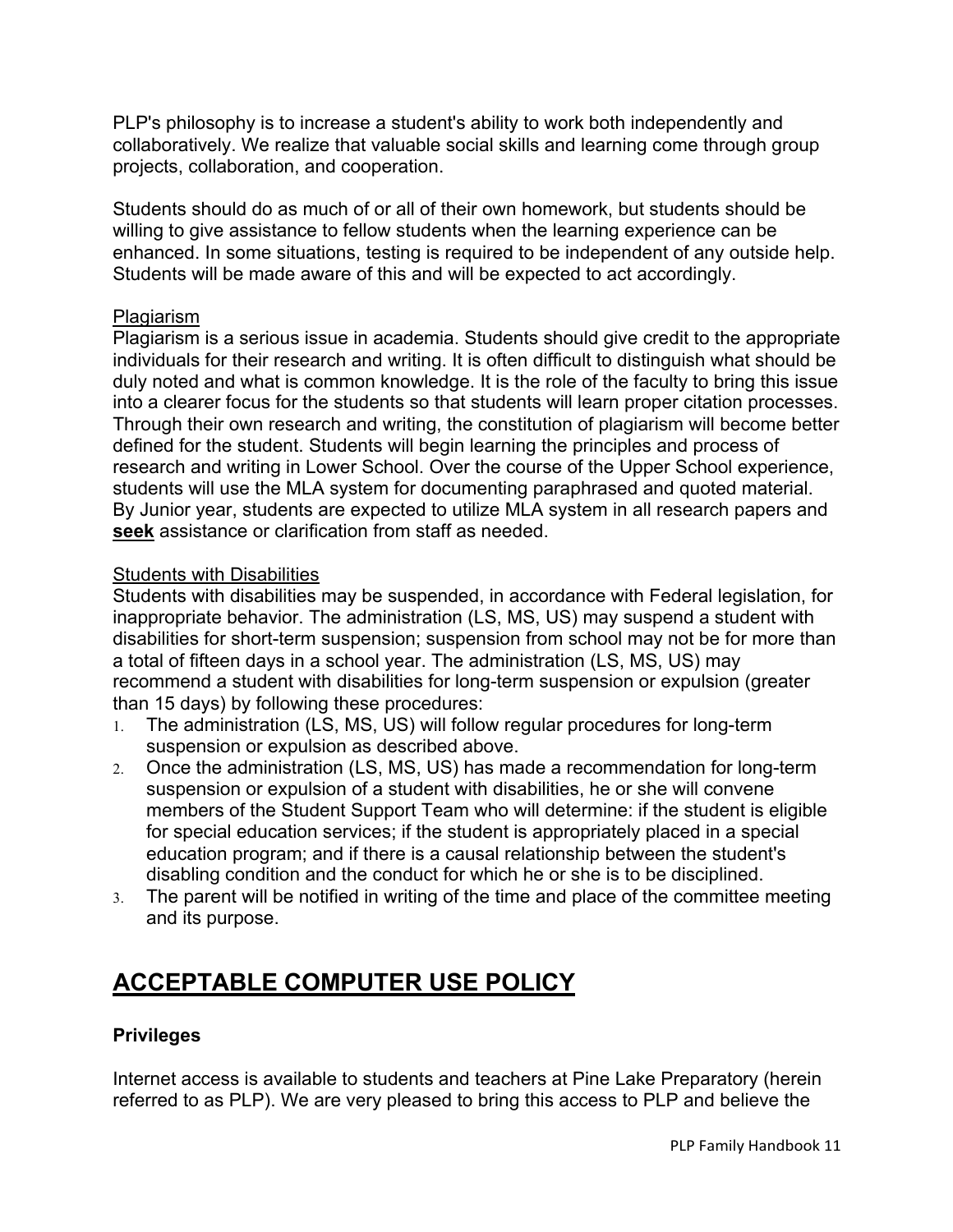Internet offers vast, diverse, and unique learning resources to students and teachers. Computer and network-based technologies at PLP, including Internet access, are provided to further student educational goals and objectives.

With access to computers and people all over the world also comes the availability of material that may not be considered to be of educational value. PLP will take precautions to restrict access to such materials. However, on a global network, it is impossible to control all materials. We firmly believe that the valuable information and interaction available far outweigh the possibility that users may procure material that is not consistent with the educational goals of the school.

# **Responsibilities**

The smooth operation of the network relies upon the proper conduct of the end users who must adhere to strict guidelines. These guidelines are provided here so that students are aware of the responsibilities they are about to acquire. Students are expected to abide by this Acceptable Computer Use Policy as well as all current local, state, and federal laws. If a PLP student violates any of these provisions, he or she may lose any and all computer access privileges (including use for school work) based on the severity of the violation and/or face other disciplinary consequences. Severe violations and/or violations of state or federal laws will incur more serious consequences in accordance with those policies and the law. The signatures on the Family Guidebook Acceptance form are legally binding and indicate the parties who signed have read the terms and conditions carefully and understand their significance.

# **Risks and Limitation of Liability**

Since PLP has limited library or media center resources, the Internet serves as a powerful and essential educational tool. However, students and parents must be informed of the potential dangers that exist on the Internet, including (but not limited to) child/sexual predators, scam artists, and hate-biased materials. PLP school-based computer use policies have been developed to protect against these dangers, and student use will be monitored by school staff to enforce these policies. In addition, data that track individual student Internet activity can be made available to parents upon request. Students are hereby warned against giving out any personal information over the Internet, including physical description or photo of self, name, age, address, school attended, or any times when the student will be home alone (including after school before parents have returned from work). Students should never meet one-on-one with someone they have met on the Internet without first seeking guidance from their teacher/advisor and parent/guardian.

**Unlike home-based Internet usage which may be for entertainment and other purposes, Internet usage at PLP is for educational purposes only. PLP makes no warranties of any kind, whether expressed or implied, for the service it is providing.** PLP reserves the right to block or filter Internet content that has no educational purpose, is obscene, contains pornography, or is harmful to minors. PLP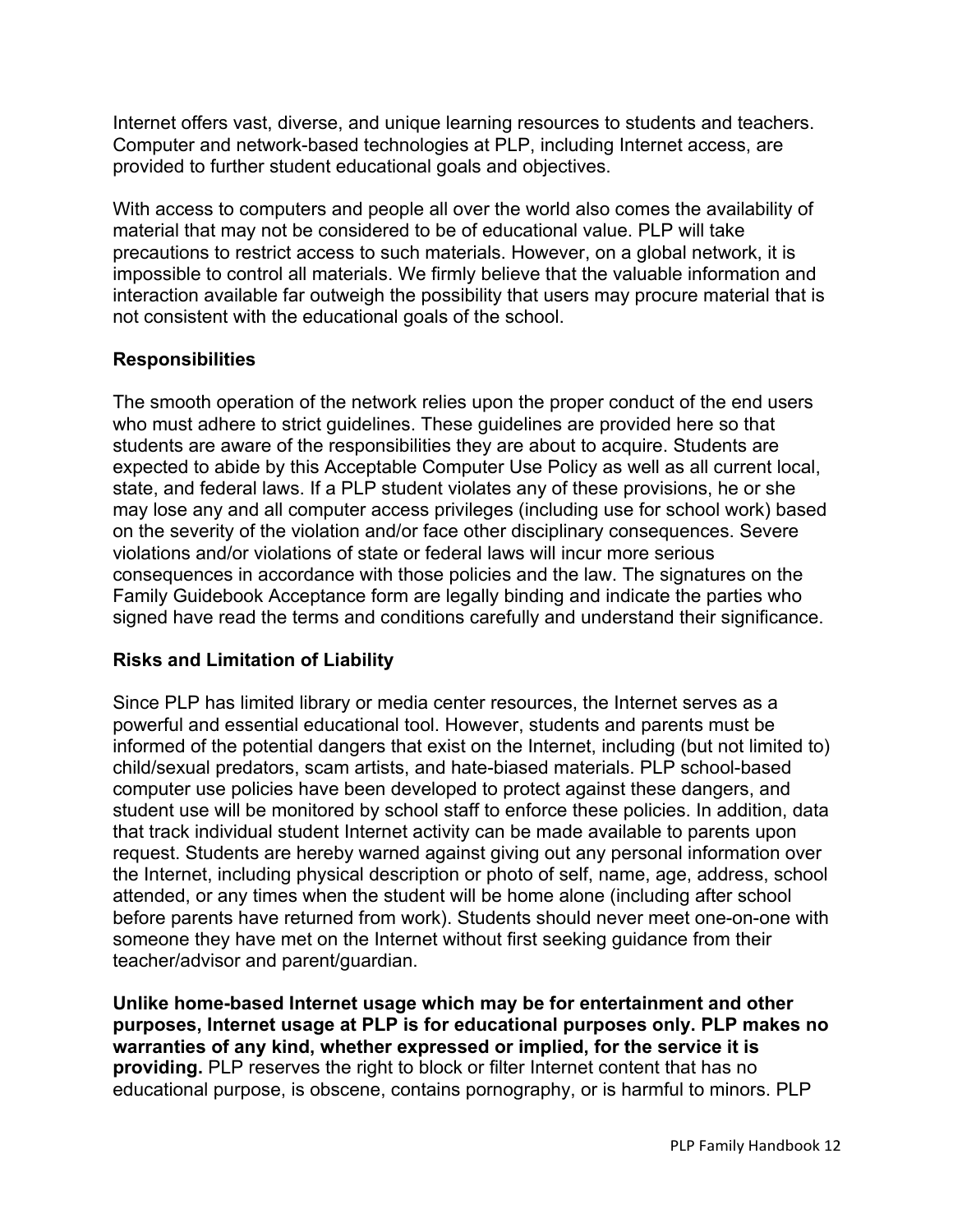makes no guarantee that the functions of services provided by or through the PLP network will be error-free or without defect. PLP will not be responsible for any damages a user may suffer including but not limited to loss of data, delays, non deliveries, misdeliveries, or service interruptions caused by provider/user negligence, errors or omissions. PLP is not responsible for the accuracy or quality of the information obtained through or stored in the system or network. PLP will not be responsible for financial obligations arising through the unauthorized use of the system.

# **Cyberbullying**

### **Neither the school's network nor the broader Internet (whether accessed on campus or off campus, either during or after school hours) may be used for the purpose of harassment. All forms of harassment in cyberspace, often called cyberbullying, are unacceptable.**

Cyberbullying includes, but is not limited to, the following misuses of technology: harassing, teasing, intimidating, threatening, or terrorizing another person by sending or posting inappropriate and hurtful e-mail messages, instant/text messages, digital pictures or images, or Web site postings (including blogs). Often the author (sender or poster) of the inappropriate material is disguised (logged on) as someone else. Members of the PLP community who feel that they have been the victims of such misuses of technology should not erase the offending material from the system. They should print a copy of the material and immediately report the incident any member of the PLP Leadership Team or Technology Staff. All reports of harassment in cyberspace will be investigated fully. Sanctions may include, but are not limited to, the loss of computer privileges, detention/suspension/separation, or expulsion.

### **Supervision and Monitoring**

School/network administrators and authorized employees monitor the use of information technology resources to help ensure that users are secure and in conformity with this policy. Administrators reserve the right to examine, use, and disclose any data found on the school's information networks in order to further the health, safety, discipline, or security of any student or other person, or to protect property. They may also use this information in disciplinary actions, and will furnish evidence of crime to law enforcement.

#### **PLP Network Access Terms and Conditions**

A responsible student user of the PLP Network

- MAY USE the Internet to research assigned classroom projects.
- MAY USE the Internet to research/develop educational materials.
- UNDERSTANDS that NONE of his or her communications and information accessible through the PLP Network is considered private or confidential.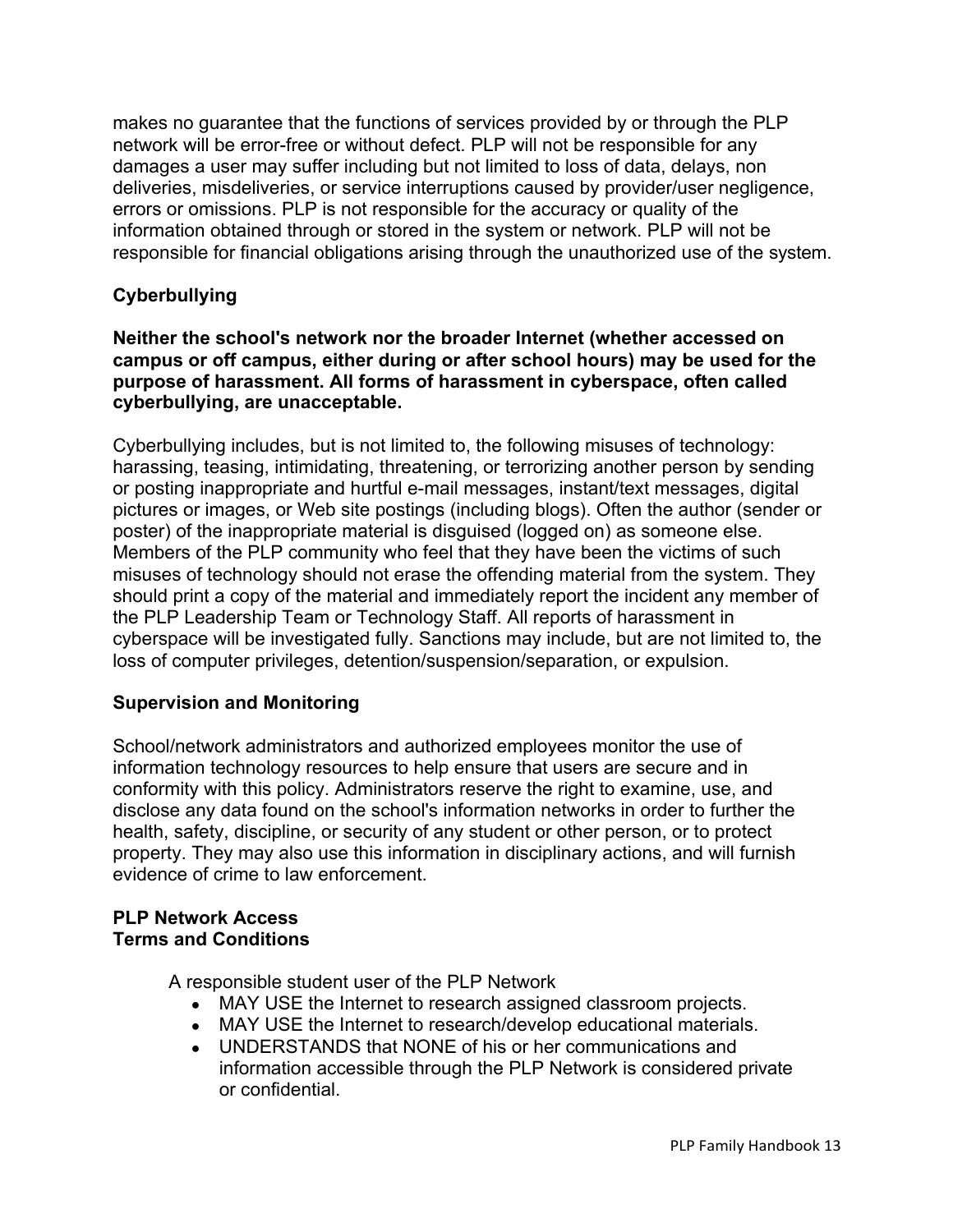- UNDERSTANDS that his or her Internet activity may be tracked and monitored and made available for parental review.
- UNDERSTANDS that PLP staff may be silently observing his or her workstation and network activity at any time, and may intervene in this activity at any time.
- AGREES that he/she will NEVER disclose his or her password to any other student.
- AGREES to NEVER disclose his or her personal information or private information about another person over the Internet either by posting or by disclosing this information to another person met on the Internet.
- UNDERSTANDS that security on any computer system serving many users is critical, and it is the responsibility of all users to help safeguard the integrity of the system. This responsibility includes the reporting of any potential security breach such as unauthorized or prohibited use. If you feel you can identify a security problem on the network, you must notify a teacher or an administrator.
- UNDERSTANDS that if any provision of the PLP Acceptable Computer Use Policy is violated, the student may not be allowed to use the PLP network and disciplinary action may be taken.
- UNDERSTANDS that if he or she loses the privilege of using the PLP network, there shall be no obligation to provide a subsequent opportunity to access the network. This means that the student may receive failing grades on subsequent in-school activities requiring network access.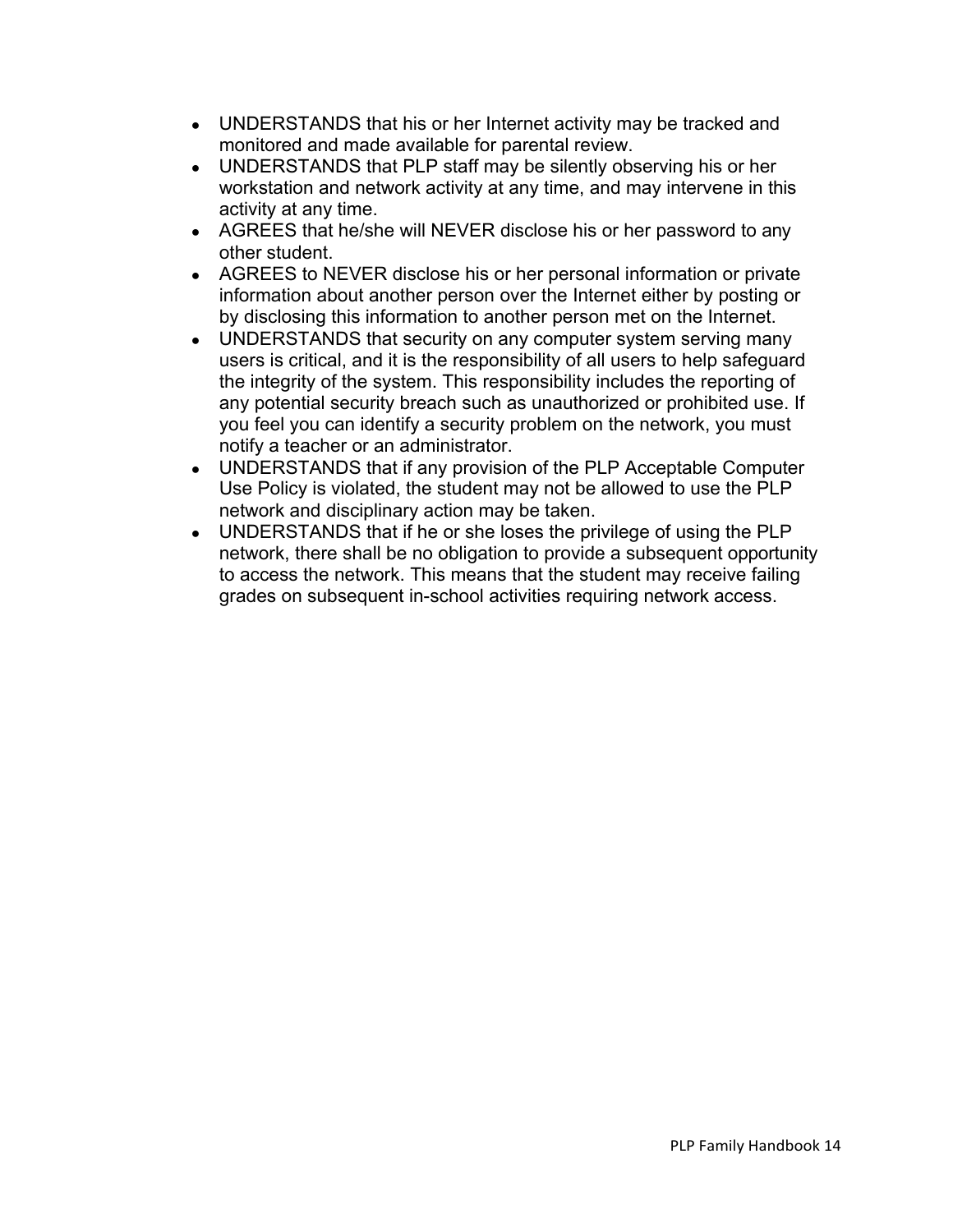- **1. Workstation Violations: A student is to leave the computer exactly as he or she finds it unless given specific permission from an instructor. Prohibited changes include, but are not limited to:**
	- a. Installing unauthorized software on any workstation or anywhere on the network.
	- b. Stealing, vandalizing or defacing hardware (including keyboards, monitors, and headphones).
	- c. Not reporting computer vandalism that you are aware of.
	- d. Removing or replacing hardware or cables without authorization.
	- e. Changing the screensaver/desktop backgrounds, setting themes or sounds, changing the screen resolution, moving, adding, deleting, or changing icons on the desktop, including printer icons of a lab or classroom computer.
	- f. Tampering with operational settings including the Start menu.
- **2. Usage Violations: Use of the computer must be in support of education and research and consistent with the educational objectives of PLP. The student is responsible, at all times, for its proper use. Improper use of the PLP network is prohibited. Uses of the PLP network that are prohibited include, but are not limited to:**
	- a. Cyber bullying.
	- b. Using profanity, obscenity or language that is considered offensive or threatening. This includes retrieving, viewing, producing, posting, or sending (or attempting to post or send) material that
		- i. is profane, obscene, lewd, sexually explicit or suggestive or pornographic in purpose;
		- ii. advocates or engages in illegal acts, threats, hate or violence or
		- iii. potentially disrupts, causes damage, threatens or endanger students or staff.
	- c. Harassing, insulting or attacking others.
	- d. Using PLP technology to copy commercial software in violation of state, federal, or international copyright laws.
	- e. Using technology to cheat; to misrepresent another's work as one's own or to pass one's work on to another for the purpose of cheating. This includes Plagiarizing and failing to site online sources. Be aware that PLP has implemented software that identifies plagiarized copy purchased by students over the Internet. NEVER SUBMIT ANY WORK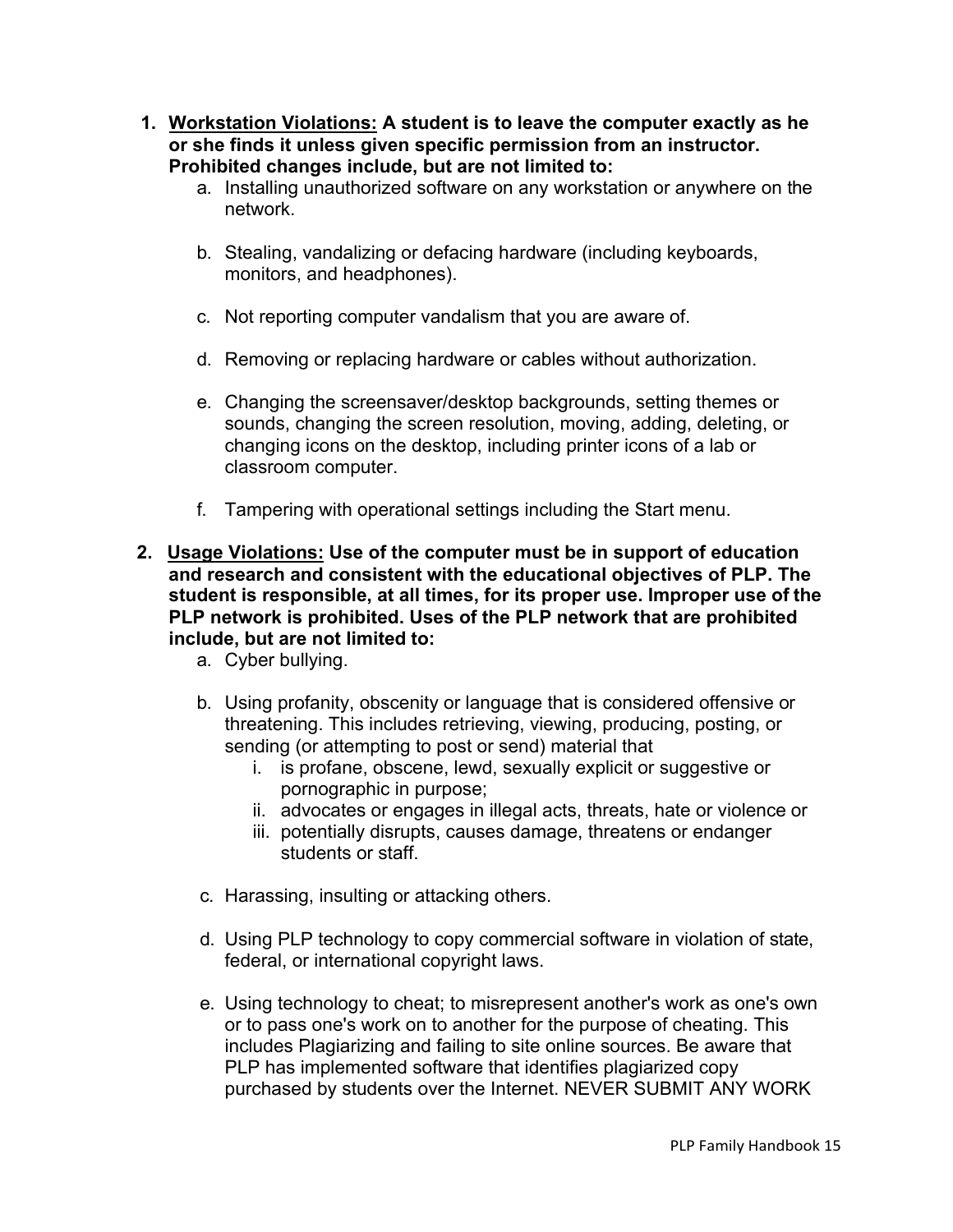THAT IS NOT YOUR OWN without proper attribution.

- f. Posting personal or private information about yourself or others, such as complete name, phone number, address or identifiable photo without permission.
- g. Damaging or modifying computers and/or computer networks. This includes but is not limited to:
	- i. Intentionally uploading, creating or spreading computer viruses or worms.
	- ii. Spamming (distributing mass e-mail messages for the purpose of annoyance.)
	- iii. Hacking or attempting to gain unauthorized access to network or any secure data. This includes student attempts to login to network as a staff member, possession of hacking tools including keystroke loggers, wireless crackers, port scanners, and password/encryption tools.
- h. Using logins, usernames, and/or passwords of another user or sharing one's credentials with others.
- i. Downloading and storing files on the network without authorization.
- j. Use of PLP technologies for commercial purposes, financial gain, fraud, or illegal activities.
- h. Connecting any non-PLP hardware (including personal laptops, PDA devices, and cell phones) to the network without specific advance permission from Technology Staff.

**3) Conduct Violations: The use of the computer is a privilege, not a right, and inappropriate use will result in a cancellation of those privileges and severe disciplinary action. The school administrators will deem what is inappropriate use, based on the explicit and implicit guidelines in the Acceptance Computer Use Policy.**

- a. You are expected to abide by the generally accepted rules of network etiquette. These include, but are not limited to, the following:
	- i. Do not be rude or abusive in your messages to others.
	- ii. Use only appropriate language. Do not swear or use vulgarities or any other inappropriate or offensive language.
- b. Using technology for off-task activities during class (playing games, videos, music, or visiting websites not instructionally related) is prohibited
- c. You may not visit chat rooms, bulletin boards, newsgroups or translator services nor use instant messaging or email at any time during class without your instructor's permission.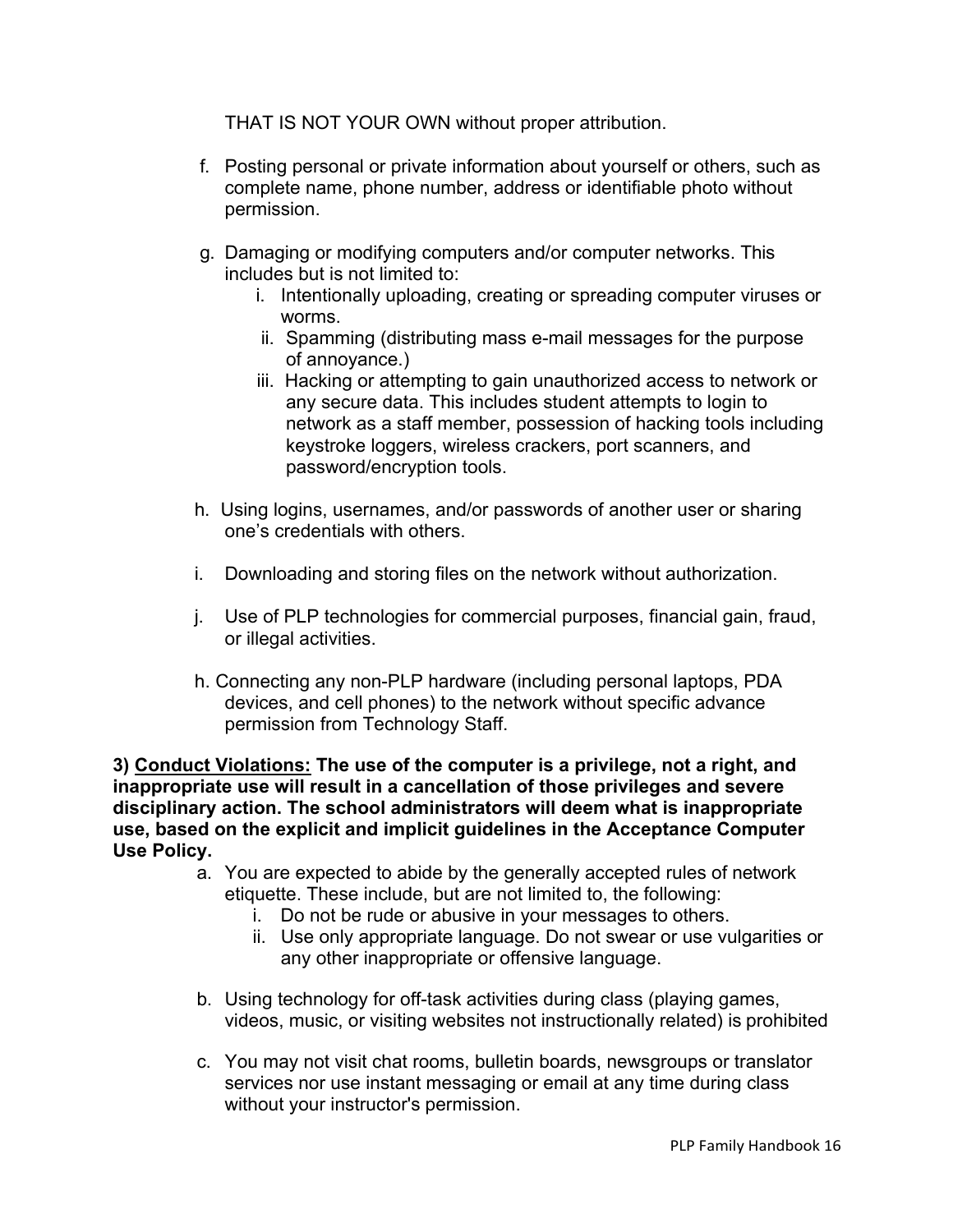- d. You must report any unsolicited or inappropriate web site that pops up on your screen without your consent to your teacher or other PLP staff.
- e. If you experience any problems with your workstation (you can't log on, you can't print, you can't get on the network or to the Internet, your CD is stuck, etc.), you must report these problems to your teacher or other PLP staff.
- f. It is your responsibility to keep your password confidential. IF YOUR PASSWORD IS COMPROMISED, YOU MUST CHANGE IT IMMEDIATELY! If you forget your password, see your teacher who will help you create a new password. Choose a password you can easily remember. Your password must follow specific guidelines for a secure password. It must contain at least eight characters, must include a symbol, and a number. It may not contain all or part of your username. You will be required to change your password every 90 days to ensure the security of your account and your data. You may not use any previous passwords.

# **Consequences for Violations of Terms and Conditions**

**Workstation and Usage Violations** such as those listed above are SERIOUS violations with SEVERE consequences. Workstation and Usage violations can incur suspension of computer privileges as well as disciplinary action including school suspension and notification of a student's parents.

Pine Lake has a zero tolerance policy towards hacking/cracking activity. Possession and/or use of software, tools, websites and scripts that are deemed capable of compromising passwords, wireless access, usage monitoring, web filtering, or any other form of security implemented by PLP are considered threats to the safety and security of the school network and will incur a MINIMUM school suspension of 1 day based on severity as determined by the Director of Technology and the Principal of Upper School. Suspension of computer privileges will be immediate and will resume only at the discretion of the Director of Technology.

**Conduct Violations** also have the consequence of disciplinary action which may include suspension of computer privileges. Repeated conduct violations will be treated as a serious violation (see above) and parents will be notified.

# **Academic Consequences of Violations**

Violations of the Acceptable Computer Use Agreement may carry serious academic consequences. If you lose your computer privileges, you may not use ANY Pine Lake computer. You may NOT bring a personal laptop to school to use for the duration of the violation. If you have access to the necessary hardware/software at home, you may complete computer-related assignments at home. Otherwise, you must complete your assignment at a public library or some other public computing facility. You may propose alternate, non-technology assignments to your teachers. Your teachers will decide whether your proposal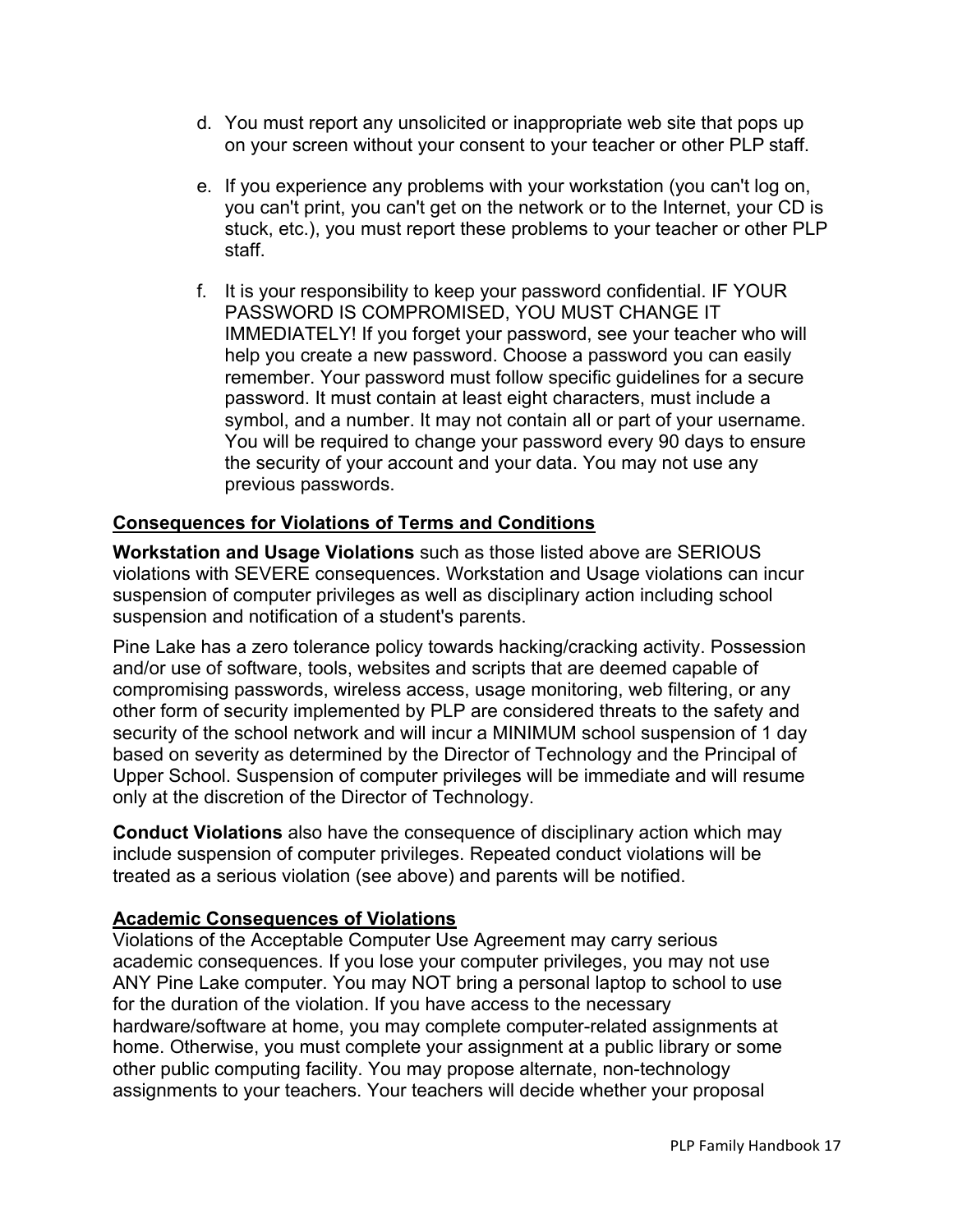constitutes an acceptable alternative for meeting the learning objectives of the original computer-based assignment. If there are no valid alternatives in computer-based courses, the result may be that you would fail the assignment.

The following applies to all violations:

- 1. If the school year ends before the computer suspension, the remainder of the suspension will carry over to the next school year.
- 2. Acts of vandalism that require the replacement of equipment will require financial recompense by the student or the student's parents.
- 3. Any violation of this agreement may result in additional disciplinary action in accordance with school policies, local, state and federal laws.

# **Dress Code (please refer to the updated Uniforms Policy, which takes effect July 1, 2022, on the PLP website)**

Pine Lake Preparatory requires uniforms for all students. The Uniform Policy is designed to provide students a safe and orderly learning environment. The policy is in effect every school day, including field trips or any trip off campus. Advance notice will be given for any event that requires specific uniforms or events that do not require uniforms. In such instances, students are required to follow the non-uniform guidelines.

Students out of compliance with the PLP Uniform Policy will not be allowed in the classroom. If students are without the proper classroom attire, a PLP staff member will call a parent or guardian to bring appropriate classroom attire to campus. The student will be held at the office until they comply with the PLP Uniform Policy and will be marked absent from missed classes.

Pine Lake Preparatory is sensitive to the needs of families in meeting the uniform requirements. The parent or guardian of a student may contact the school counselors regarding requirements for financial assistance for uniforms.

A list of the leadership-approved PLP vendors for uniforms, and approved colors, is available at www.pinelakeprep.org.

# **Boys**

Classroom Attire – All shirts worn in the classroom must be purchased from an approved vendor, in an approved color. Examples of proper classroom attire include:

- Long or short-sleeved polo, with approved logo;
- Oxford uniform shirt with approved logo;
- PLP-logoed sweatshirts, PE and track jackets, fleeces, or navy blue sweater vest may be worn in the classroom over an approved shirt;
- Uniform pants or shorts in khaki or navy blue. Pants and shorts may be purchased from stores other than the approved vendors. Cargo pockets are not allowed.

PLP Family Handbook 18 PE Attire – PE attire may only be worn during PE class (Middle and Upper School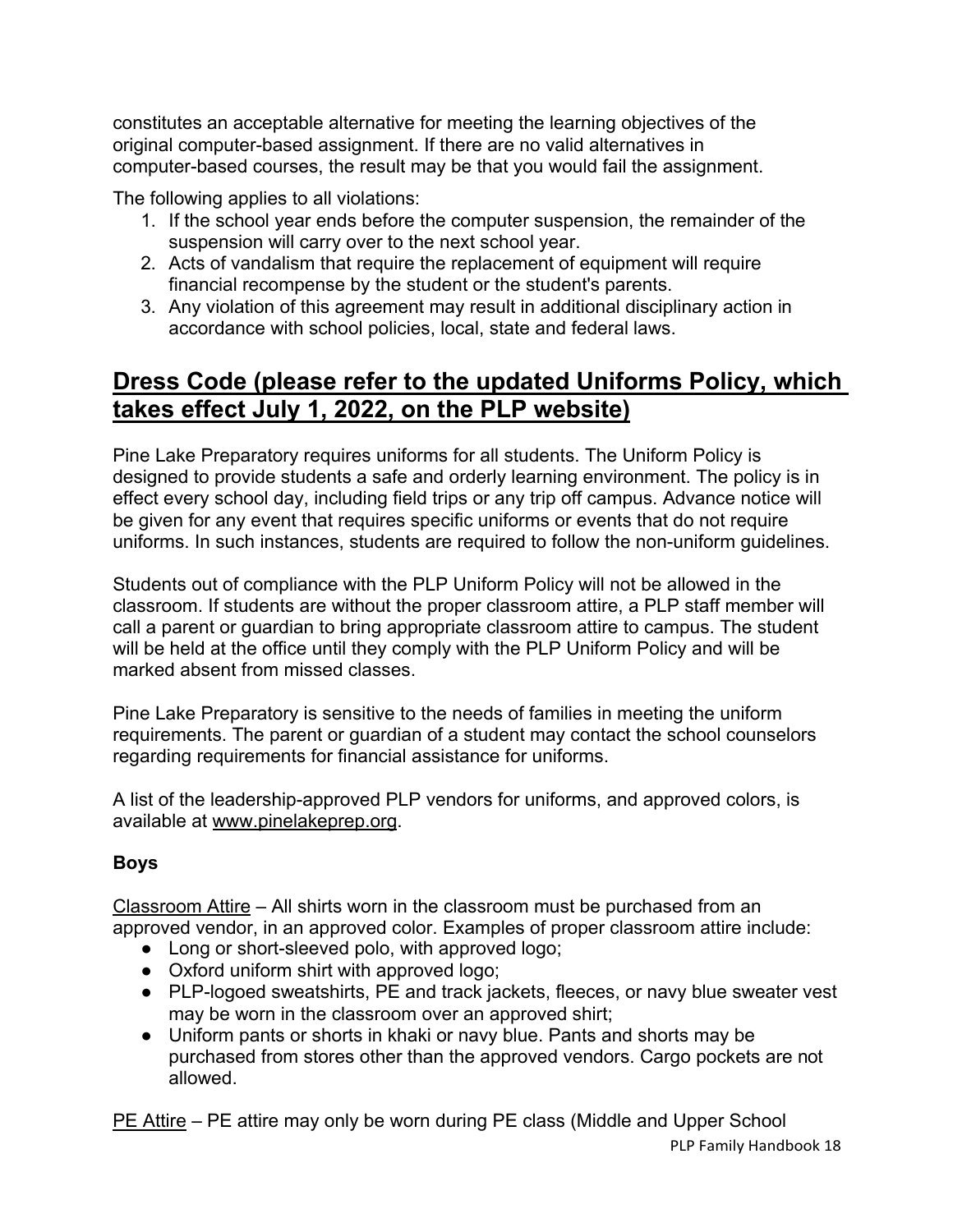students) or on the day students have PE (Lower School students). Students in Kindergarten through second grade are not required to wear PE uniforms and may wear regular classroom attire: All tops must be from approved vendors:

- White, navy or gray PE shirt purchased with an approved PLP logo;
- Navy blue or gray PLP gym shorts with an approved logo;
- Navy blue PE pants, which may purchased from an approved vendor or are similar in style to those available through the approved vendors.

Picture-Day Attire – All boys are required to purchase an approved navy blue polo with a PLP logo and khaki pants or shorts for pictures.

### **Girls**

Classroom Attire – All classroom attire must be purchased from an approved vendor, in an approved color.

- Long or short-sleeved polo, with approved logo;
- Oxford uniform shirt; with approved logo;
- Navy polo dress, with approved logo;
- PLP logoed sweatshirts, track or PE jackets, and fleeces may be worn in class over a uniform shirt;
- Sweater vests and cardigan sweaters may be worn in class over a uniform shirt;
- Long or short sleeved Peter Pan collar shirts, worn under a jumper or sweater/vest;
- Navy blue, khaki, or navy plaid jumpers, skirts and skorts from an approved vendor may be worn in the classroom with an approved shirt, or over a turtleneck in an approved color;
- Uniform pants, shorts, skirts and skorts in khaki or navy, which may be purchased from stores other than approved vendors. Navy plaid skirts and jumpers must be purchased from an approved vendor.
- All shorts must be long enough to reach the end of the students' fingertips when arms are fully extended down. All skirts and dresses must be less than four inches above the knee.

PE Attire: PE attire may only be worn during PE class (Middle and Upper School students) or on the day students have PE (Lower School students). Students in Kindergarten through second grade are not required to wear PE uniforms and may wear regular classroom attire: All items must be from approved vendors:

- White, navy or gray PE shirt purchased from an approved vendor with an approved PLP logo;
- Navy blue or gray PLP gym shorts from an approved vendor with an approved PLP logo;
- Navy blue PE pants, which may purchased from an approved vendor or are similar in style to those available through the approved vendors.

Picture-Day Attire – All girls are required to purchase an approved navy blue polo with a PLP logo and khaki bottoms for pictures.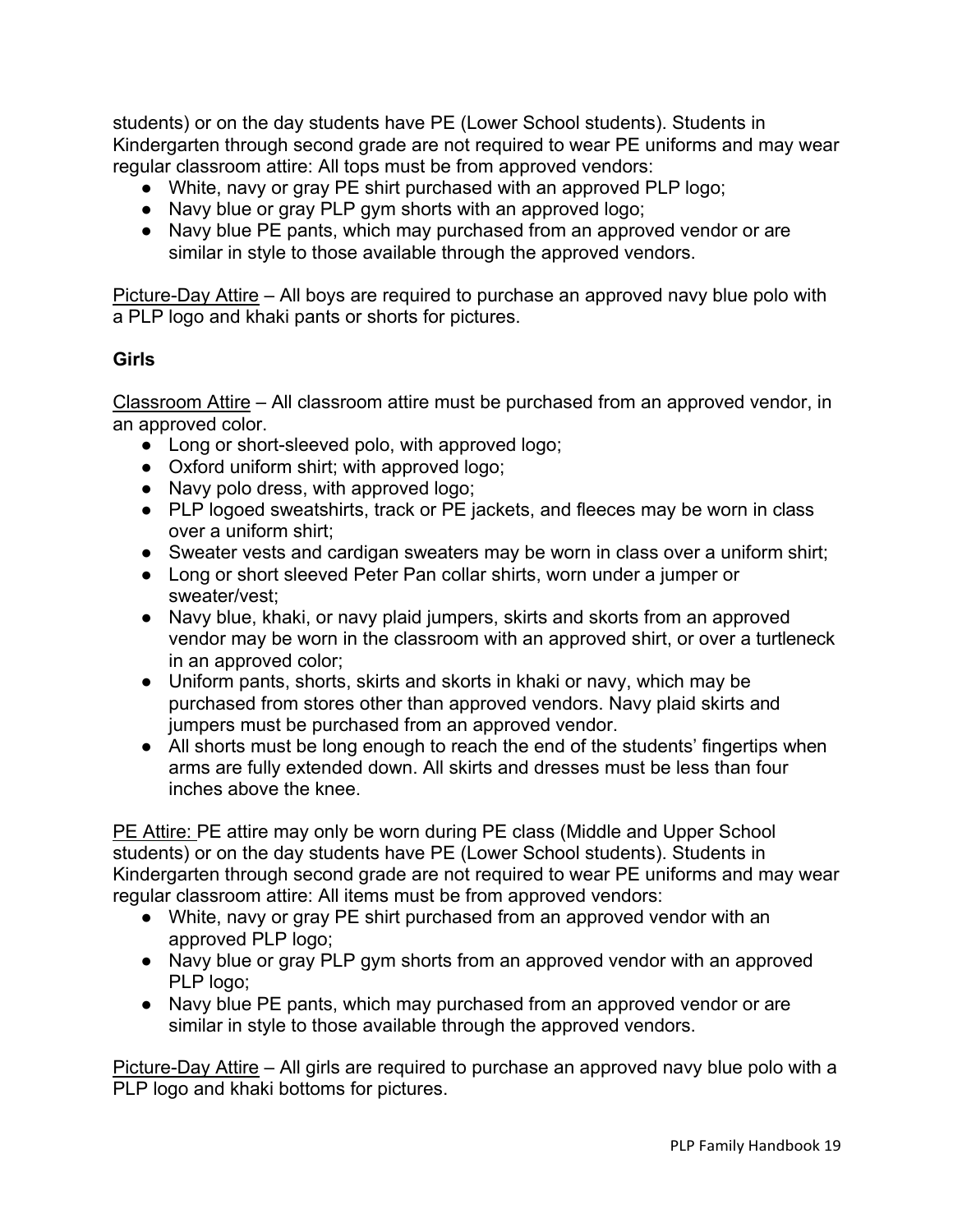# **General Uniform Standards for All Students**

- Uniform shirts will come in the following colors: navy blue, cobalt blue, light blue, white and pink. Colors previously allowed (i.e. orange, purple, yellow and green) will be grandfathered through the 2015-16 school year. As of August, 2016, these colors will not be considered uniform.
- All clothing must fit appropriately (e.g. no tight or baggy clothing)
- All clothing must be neat in appearance. No clothing with holes, frays, or extensive staining
- Spirit shirts may be worn on Fridays only. Uniform bottoms (not PE) must be worn with spirit shirts.
- Tank tops, t-shirts and turtlenecks that are solid color (any color) may be worn under approved logoed shirts.
- A Pine Lake Prep approved shirt with logo must be worn underneath approved fleeces, sweatshirts and sweaters if they may be removed or unbuttoned during the day.
- Oxford uniform shirts must be buttoned up with no more than the top two buttons left undone, i.e. the oxford shirts may not be worn like a cardigan over a tank top.
- No denim, corduroy or cargo-style pants are permitted
- All shorts, skirts and dresses must be less than 4 inches above the knee
- Leggings must be accompanied by PLP shorts, skorts or skirts of the appropriate length. Leggings by themselves are NOT allowed.
- Bottoms worn by Middle and Upper School students must have a zipper or button closure.
- Tights may be patterned, however they must be opaque, i.e. fishnet or similar stockings are not allowed
- Clothing must cover all undergarments.
- Shoes must be closed toe and closed heel. Lower school students are encouraged to wear tennis shoes. No shoes with wheels may be worn.
- Sunglasses may not be worn inside the buildings or classrooms.
- All hats/ caps must be removed before entering buildings.

# **Dressing for Athletics or other School Club Events**

Dressing up for official school events will be limited to the following:

- Athletic teams and club members (e.g., Robotics, Musical, Science Olympiad) may dress up or wear team shirts with uniform bottoms, on HOME game days or event days. "AWAY" game or event days will be treated as regular uniform days;
- Dress up attire includes collared shirts, ties, dress pants, belts and dress socks and shoes for boys; Please no tennis shoes or t-shirts.
- Girls: Skirts or dresses no more than 4 inches above the knee, dress pants (corduroy is okay with no back pockets), closed toe/closed heel shoes. All shirts must be at the minimum collarbone level. All tops must have sleeves.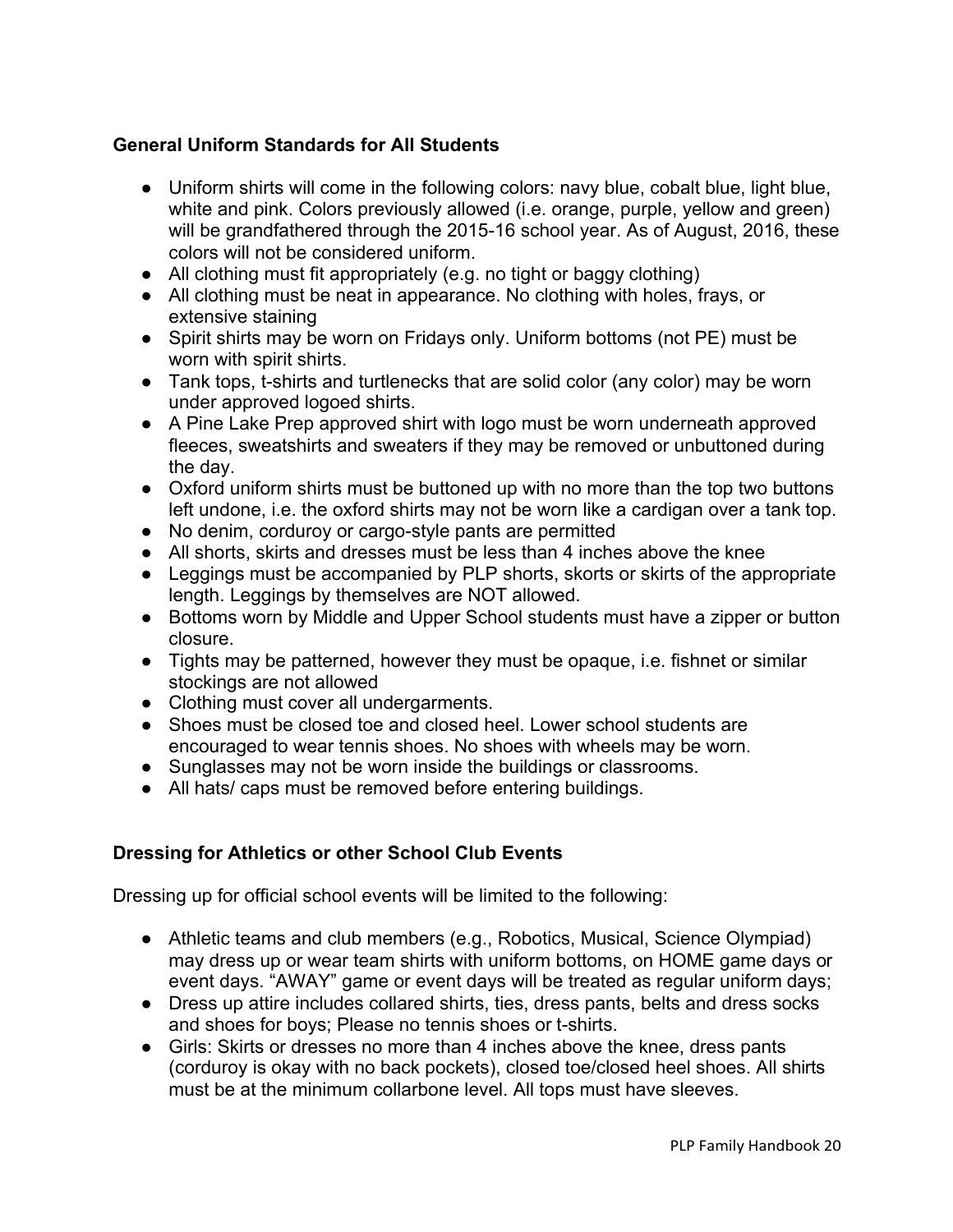- If the guidelines are not followed the entire team will lose the ability to dress up on game days. Please note that athletic uniforms and attire may not be worn to school on game days.
- It is up to the discretion of the coach or club advisor as to whether the team will dress up or wear a common team shirt before a competition or event. Team shirts must meet other requirements for appropriate attire. Any non-uniform items worn must meet the non-uniform policy guidelines.

### **Non-Uniform Guidelines for Dress Down Days**

On days where students are allowed to "dress down," the following rules apply:

- Shirts must have distinctive sleeves with a shoulder seam. Shirts and dresses with spaghetti straps or tank tops are not allowed. Shirts with "cap" sleeves are permitted;
- Shorts, dresses and skirts must be no more than four inches above the knee;
- Clothing must cover all undergarments;
- Pants must be free of holes and frays and must cover underclothing;
- If leggings are worn, they must be worn with shorts, skirts or skorts over them.
- Footwear must be closed toe and closed heel. An exception is that sandals with buckles around the ankle (no flip-flops) may be worn by Upper School and Middle School students only on dress-down days.

*Inappropriate* dress for school includes:

- Clothing that exposes bare midriffs or backs;
- T-shirts that have advertisements/promotion of drugs, violence, alcohol, tobacco products, depict prejudice, unlawful acts, obscene words or pictures, or anything else not appropriate for a school setting;
- Pants that are excessively sagging, low cut or have holes or frays;
- Pajamas or slippers, unless the dress-down event specifically allows pajamas and slippers;
- Hats, bandanas, head wraps or other head coverings, unless the dress-down event specifically allows them, e.g. costume days;
- Sheer or see-through clothing;
- Studded bracelets, chains or any other clothing item or accessory that may be dangerous.

# **Protection of Religious Expression**

Students may display religious messages or artifacts (such as necklaces or rings), but not on clothing. If wearing particular attire during the school day is part of a student's usual religious practice, under the Religious Freedom Restoration Act, the school will not prohibit the wearing of such items. Parents must discuss any potential situations with Pine Lake Preparatory teachers.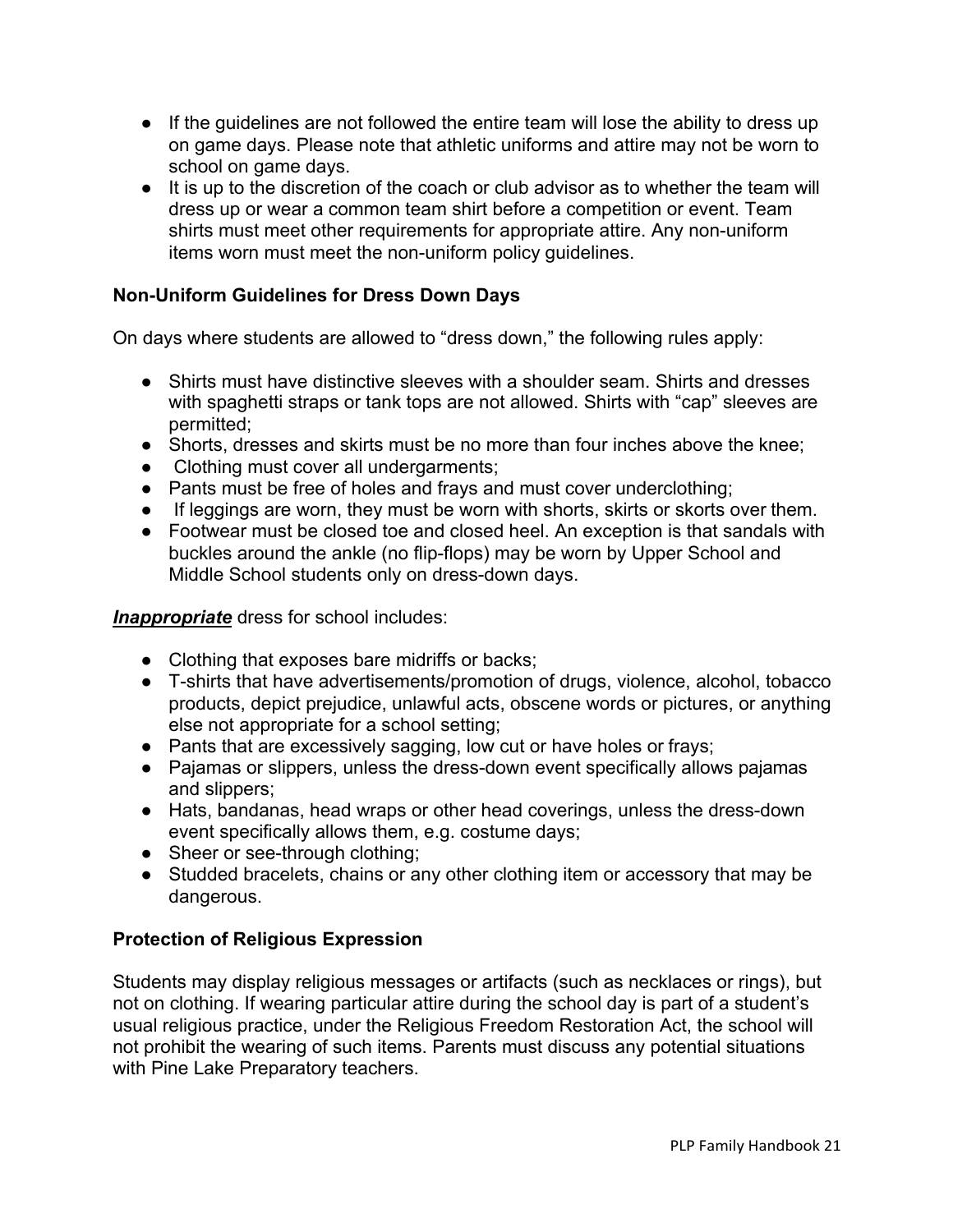# **Arrival and Departure**

### **Daily Schedule at Pine Lake Preparatory:**

Middle School 8:00 AM –3:05 PM (doors open at 7:00 a.m.) Lower School 7:45 AM – 2:30 PM (doors open at 7:10 a.m.)

Upper School 7:25 AM - 2:25 PM (doors open at 6:50 a.m.)

Between arriving on campus and departing campus, students must stay in the designated arrival and departure areas of the buildings. When students arrive at school, they must enter one of the Pine Lake Preparatory buildings. Students may not "hang out" in the school parking lot or in their vehicles before or after school. For the safety of students, access to the parking lot during the day is limited to emergencies. Students must obtain permission from the office staff and a pass before going to the parking lot. Students may not leave campus once they have arrived to school without properly signing out through the school office.

Students may stay after school for athletics, club meetings, or extra help from a staff member. Students remaining after school must be with a member of the Pine Lake Preparatory team at all times. Students not involved in an after school activity must be picked up from campus by 4:00 p.m. Students not picked up by 4:00 p.m. will be sent to After 3:00@PLP and required to pay the drop-in fee.

# **Attendance**

Attendance to class is critical for academic success at Pine Lake Preparatory. Students who are ill should remain at home to recover. However, parents and students should be aware that frequent absences often result in academic difficulties. We encourage scheduling of appointments and travel during non-school hours and scheduled breaks.

In case of an absence, parents should *call the school before 10 a.m. on the morning of the absence* in order to help ensure the safety of our students. We would appreciate calls as early as possible so as not to unnecessarily burden our Administrative Associate. Upon returning to school he or she must turn in a note to the appropriate Administrative Associate from a parent or guardian explaining the absence. This written confirmation is necessary for state auditing purposes.

If a student plans to be absent for an educational opportunity, he or she should come to the office one week before the absence to be approved by an administrator. The administrator will provide the necessary information and expectations to the student.

The NC Department of Public Instruction considers absences for these reasons to be lawful:

• Illness or injury: When absence results from illness or injury which prevents the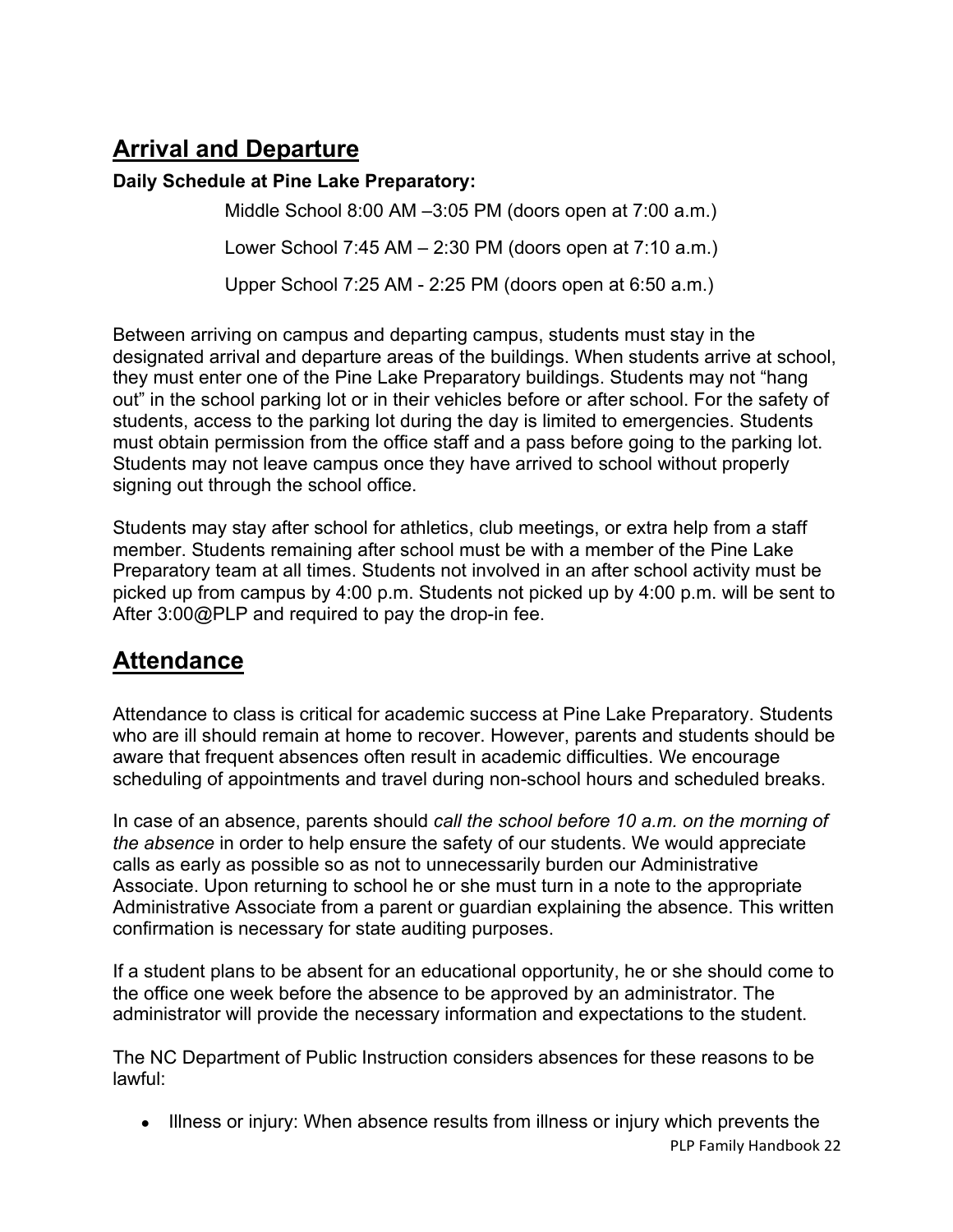student from being physically able to attend school

- Quarantine: When isolation of the student is ordered by the local health official or the State Board of Health
- Death in the immediate family: When absences results from the death of a member of the immediate family of the student
- Medical or Dental appointments
- Court or administrative proceedings
- Religious observance
- Educational opportunity: Approval must be granted by an administrator one week PRIOR to the absence.

### **Compulsory Attendance Law Reporting**

The administration will notify parents and take all other steps required by G. S. 115C-378 for excessive absences from school. After a student has accumulated three unlawful absences, the Principal or his/her designee shall notify the parent/guardian of the child's excessive absences. After not more than six unlawful absences, the administration shall notify the parent/guardian that he/she may be in violation of the Compulsory Attendance Law and may be prosecuted if the absences cannot be justified under the established attendance policies of the State and the Board of Education. Once the parents are notified, the school social worker/counselor may work with the child and his/her family to analyze the causes of the absences and determine the steps to eliminate the problem. The school social worker may request that a law-enforcement officer accompany him/her if the counselor believes that a home visit is necessary.

After 10 accumulated unlawful absences in a school year, the administration will review any reports to or investigations produced by the school social worker pursuant to G. S. 115C-381. The administration shall confer with the student and his/her parent/guardian to determine whether the parent/guardian has been notified of the student's absences and has made a good faith effort to comply with the law.

If the administration determines that the parent/guardian has not met his/her obligations, the administration or designee may notify the district attorney and/or the director of social services of the county where the child resides. Evidence that shows that the parent/guardian was notified and that the child has accumulated 10 absences which cannot be justified under the Board's established attendance policies shall constitute a *prima facie* case that the child's parent/guardian is responsible for the absences. If the Head of School determines that the parent has met his/her obligations, the administration may file a complaint with the juvenile court counselor indicating that the student is habitually absent from school without a valid excuse.

### **Lower School: Grades K - 5**

Students at Pine Lake Preparatory are required to be in attendance at least 94% of the school year in order to be in compliance with North Carolina Attendance Law for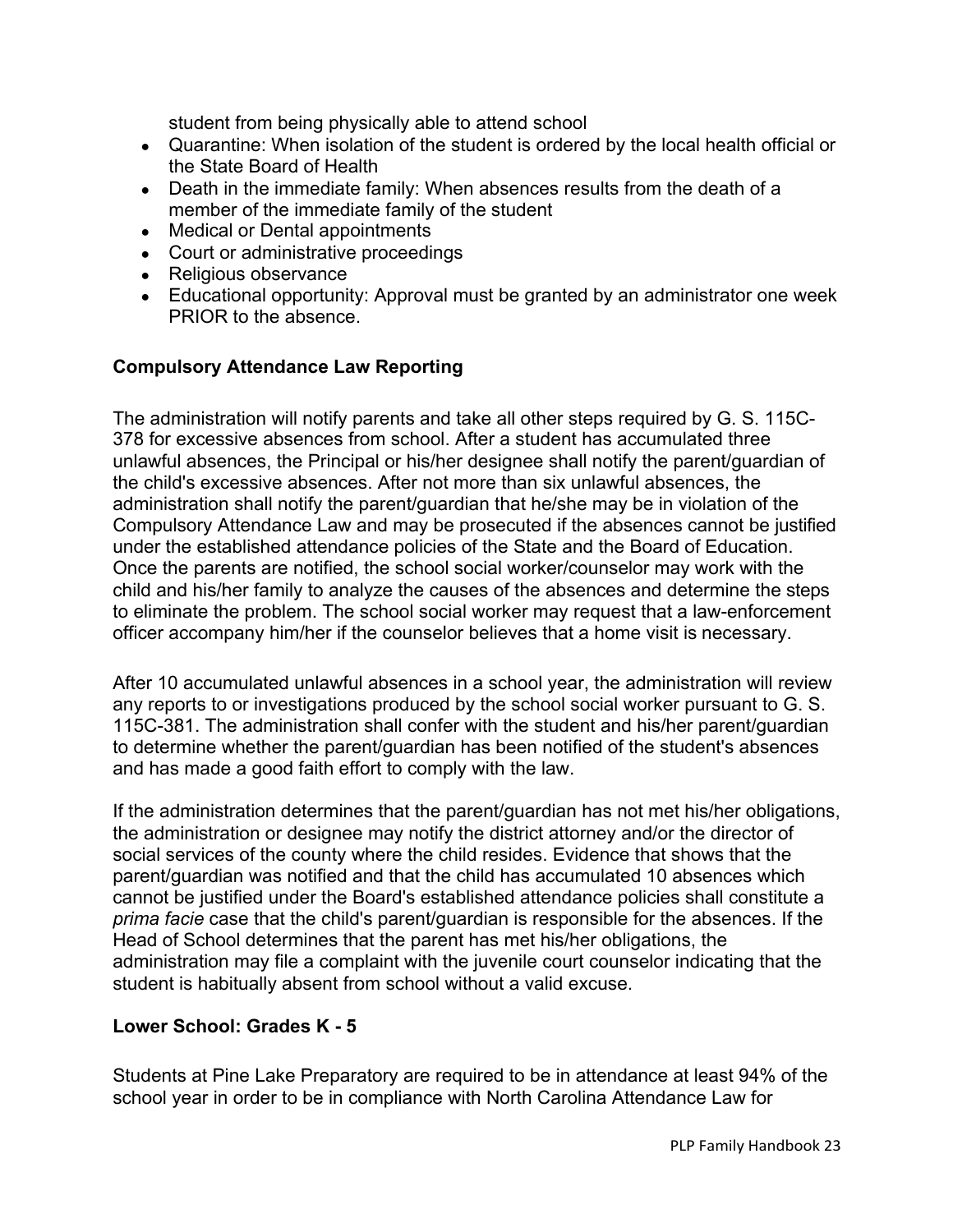students between the ages of seven (or younger if enrolled) to be promoted to the next grade. A student absent more than ten days shall be referred to the administration for possible retention. Upon the fifth absence (lawful or unlawful) the administration will notify the parent of the school's concern and of interventions necessary for student success.

If the administration determines retention is necessary based on attendance, the parent/guardian will be notified in writing. The parent/guardian will have five days to appeal the administration decision. Written documentation must be provided to the administration and must be based on appropriate reasons for the absences and completion of make-up work.

# **Middle School: Grades 6 - 8**

As a Pine Lake Preparatory promotion standard, a middle school student may not miss more than 10 days of school a year or must be present more than 94% of the school year.

When a student has been absent for more than 10 days, he/she will be referred to the administration as a candidate for retention. The staff will notify the parent of the school's concern and will inform the parent of the attendance requirements in regard to the Pine Lake Preparatory promotion standard.

If the administration determines retention is necessary based on attendance, the parent/guardian will be notified in writing. The parent/guardian will have five days to appeal the Principal's decision. Written documentation must be provided to the administration and must be based on appropriate reasons for the absences and completion of make-up work.

Parents/Guardians who feel that extenuating circumstances have resulted in their child missing more than 10 days may request an attendance waiver through the school office. Waiver request forms must be completed at least three weeks before the end of the school year. The waiver period may be extended at the discretion of the administration, who will review the waiver requests and determine if the student will receive course credit.

# **Upper School**: **Grades 9 - 12**

The *total* number of student absences for a school year cannot exceed ten (10) lawful or unlawful absences (6 for a semester-length course) in any single class. A student who is absent from an individual class (period) more than ten (10) times during the school year (whether lawful or unlawful) will receive a code of FF (future failure) and he/she will not receive credit for the course(s) unless the school administration grants a waiver. Waiver request forms must be completed at least three weeks prior to the end of the school year. The waiver period may be extended at the discretion of the administration. An Attendance Appeal Committee will review the waiver requests and determine if the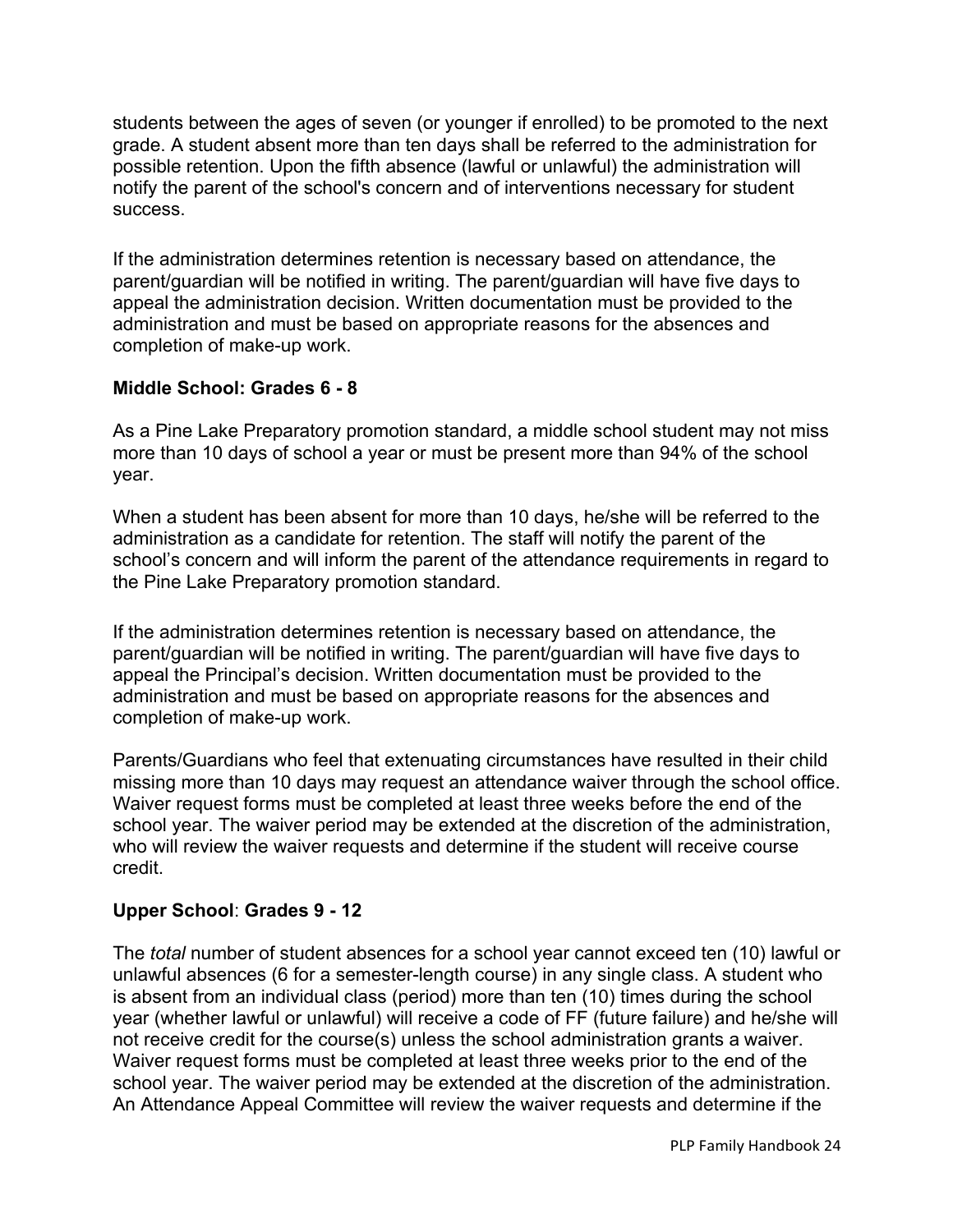student will receive course credit.

The Attendance Appeals Committee will only consider waiving excessive absences due to serious medical reasons (hospitalization or extended serious illness) or other denoted extenuating circumstances. Absences due to routine doctor visits (orthodontist, eye, dentist, etc.) and/or routine illnesses (flu, cold, etc.) will not be waived. In addition, out of school suspension days will not be waived by the Attendance Appeals Committee.

### **Late Arrival to School or Class**

Tardiness has a negative impact not only on the tardy student's education, but also on that of his or her classmates. Students are expected to arrive to class on time, ready to participate.

If students arrive to school after the signal for class to begin, they must provide a note from a parent or guardian explaining the tardiness and must sign-in in the office. Administrative Associates will give the student an admittance form to enter class. On the following day, students should show that form to any teacher whose class was missed.

The accumulation of excessive tardies also has the ability to impact a student's educational experience. The accumulation of four tardies will result in a school designated consequence. This is an effort to reinforce the importance of timeliness in education and life.

A student who has missed 20 minutes of a class period will be considered absent for the class.

### **Early Departure**

If students must leave school early, they must bring a note from a parent or guardian explaining the reason for the departure. This note should be given to the appropriate Administrative Associate upon arrival to school. The student/parent must then sign-out their child out of school before leaving the building. The student/parent must sign their child back in if the student returns to school later the same day. Siblings are not a legal parent or guardian and cannot sign-out a student.

If a student becomes ill during the school day and needs to leave school, the student must report to the office to call a parent or guardian. Administrative staff will speak to the parent or guardian before the student is allowed to sign-out.

#### **Make-Up Work**

Students are responsible for making up work when they are absent. Students should work with their teachers to make arrangements to complete assignments, tests, and quizzes in a timely fashion. Students who are absent, or anticipate being absent for two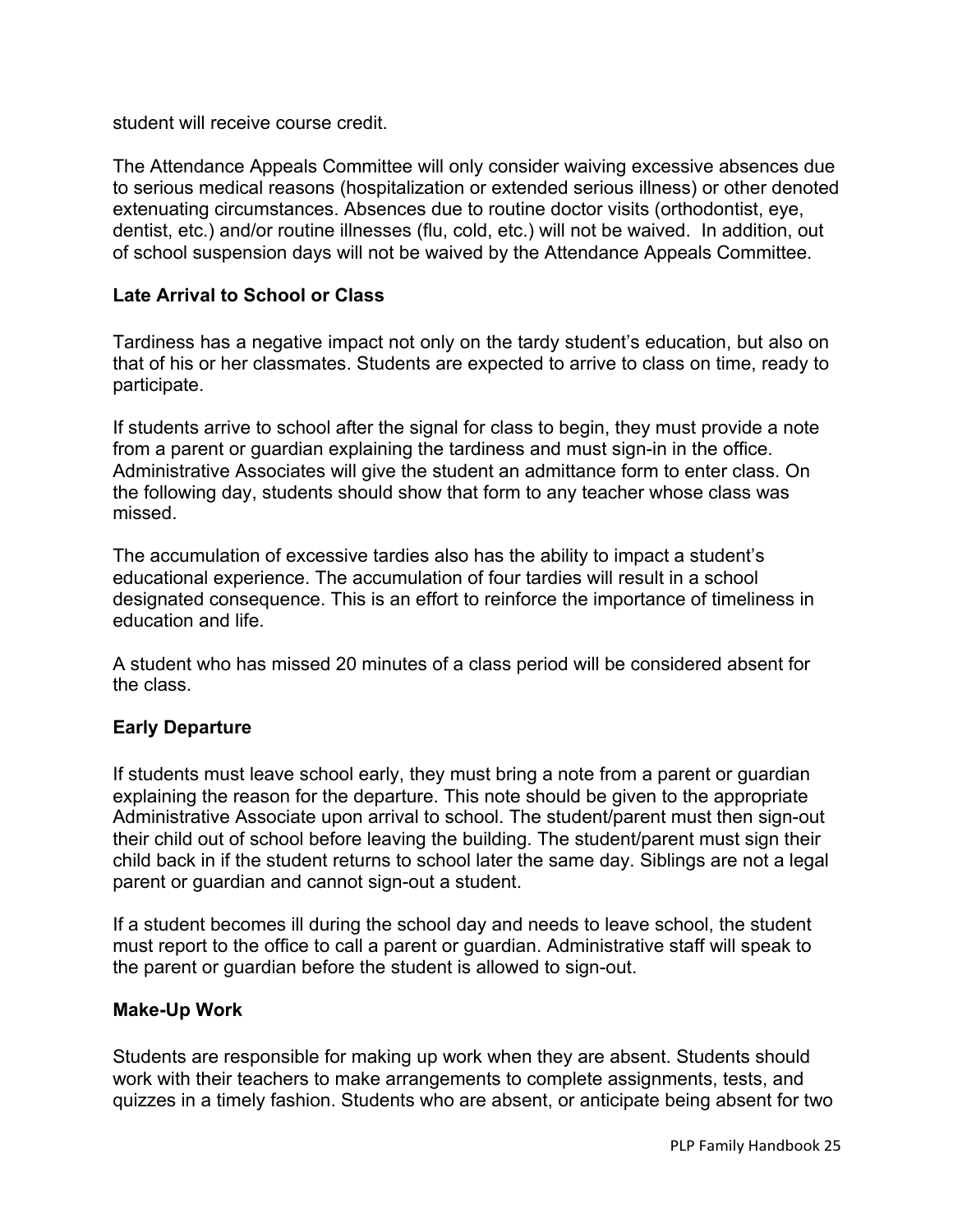or more days, should arrange to obtain assignments from their teachers at school or via email.

# **Lunch**

Pine Lake Preparatory students will eat lunch in designated classrooms and outside in the immediate vicinity of our buildings. Students may eat in the eating area of their choice (weather permitting). Once lunch begins, students should have selected an eating area and should remain there until the end of the lunch period. Students must ask permission to leave their eating area.

Since classrooms are used immediately following lunch, students will take extra care to make the rooms ready for the incoming class. Staff is expected to clean up their area. Students are expected to be respectful and responsible for the cleanliness of their learning environment. A high priority is being placed on ensuring our learning environments are kept clean.

# **Distribution of Medication**

If a student requires medication during the school day, the student must bring the medicine along with a form obtained from the physician to the appropriate Administrative Associate. The school nurse or designee will dispense all medications at the designated times to students. If a student has a severe allergy, please notify the Nurse immediately. All medications and shots will be kept in the Well Care Office.

Selected over the counter medications are available to students. Students in need of this medication must see the appropriate Administrative Associate. Medication will not be dispensed without the written permission of a parent or guardian as well as a form signed by a physician.

# *Allergies*

We understand the fear and anxiety of parents whose child has a life-threatening food allergy. The most common allergies are to peanuts, tree nuts, soy, fish, shellfish, eggs, milk and wheat. The consistency and oiliness of all nut products makes it difficult for children who are allergic to these products to avoid its residue, therefore in a school setting it is impossible to monitor. All of our classrooms, gym and bathrooms are used by many. Strict avoidance of the allergy causing food is the only way to avoid a reaction.

We ask your cooperation in providing only peanut/tree-nut free snacks for your child to have during their daily snack time, lunch time in their classroom, at holiday parties and other special occasions. Birthdays are creative celebrations within each classroom and food items should not be brought to school to be shared with classmates and staff for these events. Your child's teacher may have more information available regarding how they plan to honor each child on their day. We welcome your non-food ideas to make this a special, exciting time.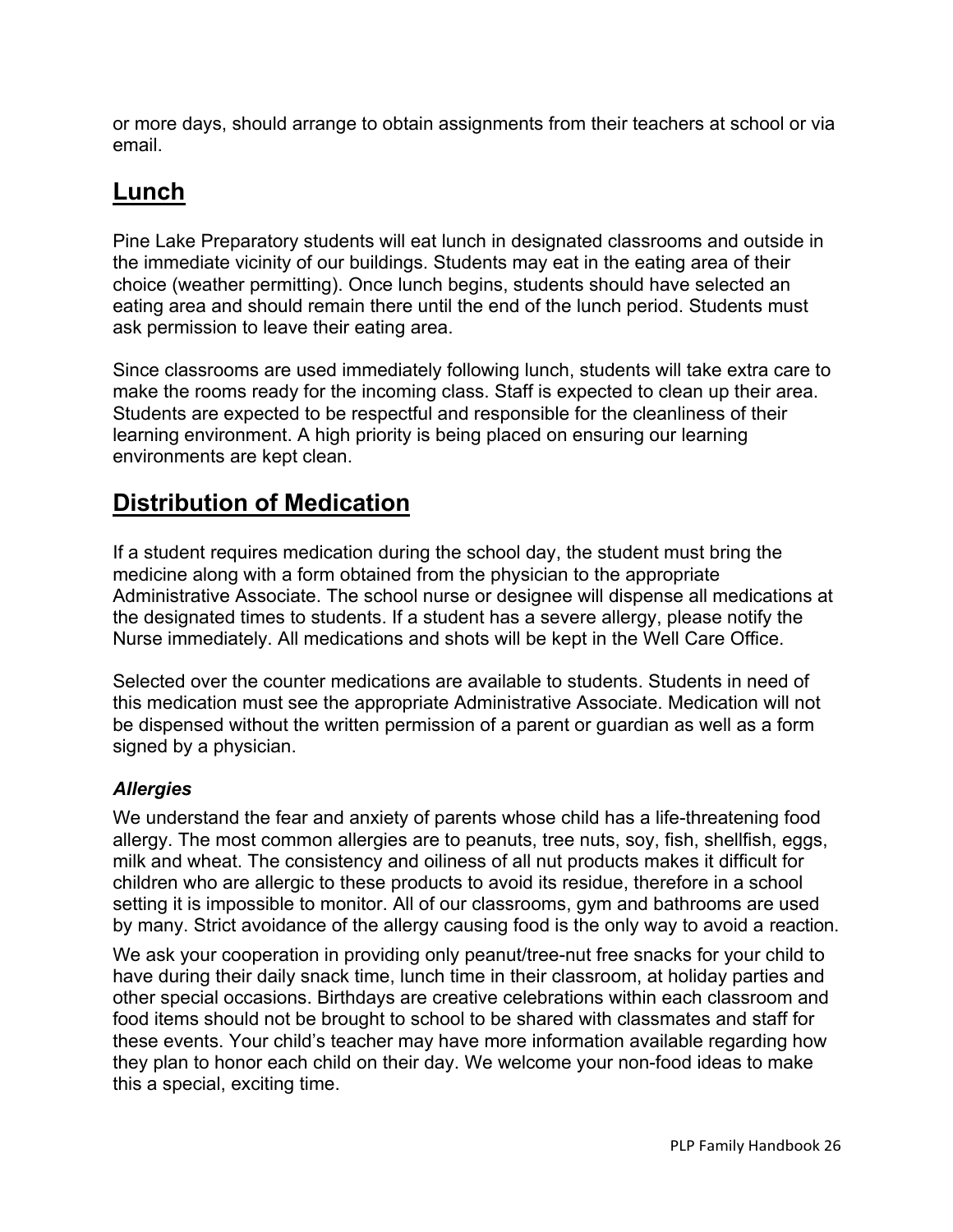It is extremely difficult to provide you with a list of safe foods as ingredients continue to change without notice, therefore please read labels carefully and watch for manufacturer's allergy warnings on the labels when considering a snack. Learning to read labels helps us all to become more proactive. For more information, visit the following: www.parentsofallergicchildren.org or www.mecklenburgallergy.com

We are most grateful for your understanding and willingness to help provide a safe environment for everyone that will result in a healthy, happy school year.

### *Guidelines for Managing Students with Severe Allergies*

• It is impossible to create a peanut-free or allergen-free environment. To create the illusion that the school environment is free of allergens would be misleading and potentially harmful. Instead, these guidelines have been designed to increase awareness and communication, to prevent possible exposure to known allergens, and to create an emergency procedure for allergic reactions. These guidelines minimize the risks and provide a safe educational environment for students with food allergy.

# **Family's Responsibility**

- Notify the school nurse and/or Principal of the child's allergy
- Work with the school team to develop a plan that accommodates the child's needs throughout the school day including the classroom, cafeteria, after-school care, school-sponsored activities, and on the school bus, as well as a Severe Allergy Emergency Action Plan
- Provide the school with emergency contact information
- Provide written medical documentation, instructions, and medications as directed by a physician,
- Provide the school with up-to-date emergency medications to be stored in a secure location as decided by the school allergy team and parents
- Educate the child in self-management of their severe allergy including:
	- safe and unsafe foods
	- strategies for avoiding exposure to unsafe foods or allergens
	- symptoms of allergic reactions
	- how and when to tell an adult they may be having an allergy-related problem
	- how to read food labels (age appropriate)
- Review the guidelines/procedures with the teacher, the child's physician, and the child (if age appropriate) after a reaction has occurred.

### **School's Responsibility**

- Be knowledgeable about and follow applicable federal laws including ADA, IDEA, Section 504, and FERPA and any NC laws or district policies or guidelines that apply
- Review the health records submitted by parents and physicians
- Identify a school allergy team of, but not limited to, the school nurse, teacher and principal to work with parents and the student (age appropriate) to establish a prevention plan. Changes to the prevention plan to promote allergy management should be made with the school allergy team's participation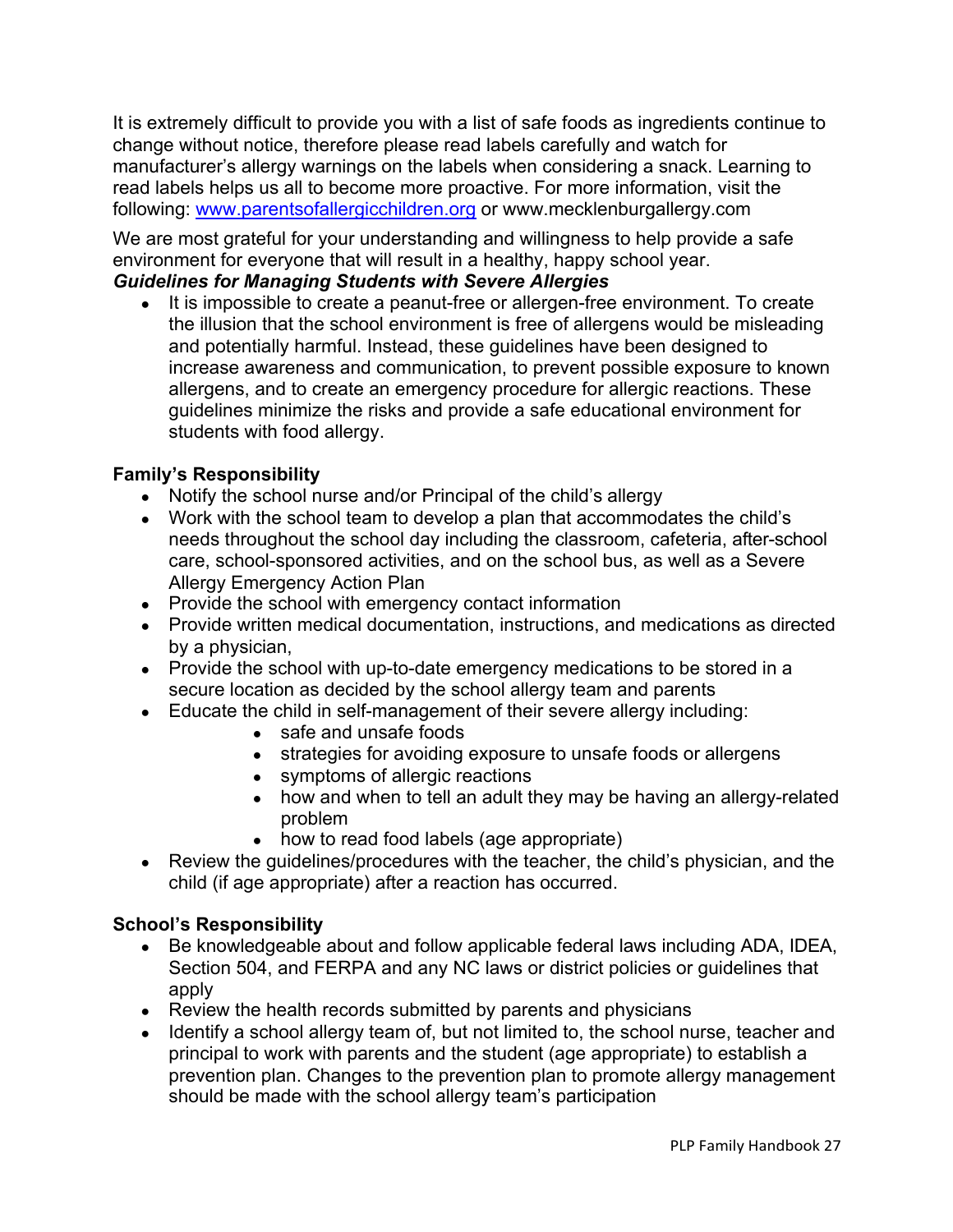- Include students with food allergy in school activities. Students should not be excluded from school activities solely based on their severe allergy.
- Instill confidence in student by demonstrating awareness and understanding of seriousness of food allergy. Do not define the student by his/her food allergy(s); rather, take the food allergy into consideration when applicable.
- Assure that all staff who interacts with the student on a regular basis understand the allergy, can recognize symptoms, know what to do in an emergency, and work with other staff to reduce the risk of exposure of allergens in the student with food allergies' meals, educational tools, arts and crafts projects, or incentives.
- Reviews the Severe Food or Sting Emergency Action Plan before an allergic reaction occurs to assure the efficiency/effectiveness of the plan.
- Coordinate with the school nurse to be sure that emergency medications (provided by the parent) are ordered by a physician and stored properly. The epinephrine will be stored in a location(s) agreed upon by the school allergy team and parents. Students with food allergy are allowed to carry their own epinephrine or emergency medications, if age appropriate, after approval from the student's physician, parent and school nurse.
- Designated school personnel will be properly trained to administer medications in accordance with the NC Nursing and Good Samaritan Laws governing the administration of emergency medications
- Be prepared to handle a reaction and ensure that there is a staff member available who is properly trained to administer medications during the school day, school bus, and/or after school care.
- Review the guidelines/procedure plan with the school allergy team members, parents/guardians, student (age appropriate), and physician after a reaction has occurred
- When applicable, work with the transportation administrator to assure that school bus driver training includes symptom awareness and what to do if a reaction occurs
- When applicable, recommend that all buses have communication devices in case of an emergency
- When applicable, enforce a "no eating" policy on school buses with exceptions made only to accommodate special needs under federal and state (ex. students with diabetes would be allowed to eat if blood sugar was low).
- Discuss off campus trips/events with the family of the student with food allergy to decide appropriate strategies for managing the allergy
- Follow federal/state/district laws and regulations regarding sharing medical information about the student
- Take threats or harassment against an allergic child seriously

# **Student's Responsibility**

- Learn to recognize symptoms and take them seriously in early stages of a reaction
- Take as much responsibility for avoiding allergens as possible, based on developmental level, including participation in planning the allergy action plan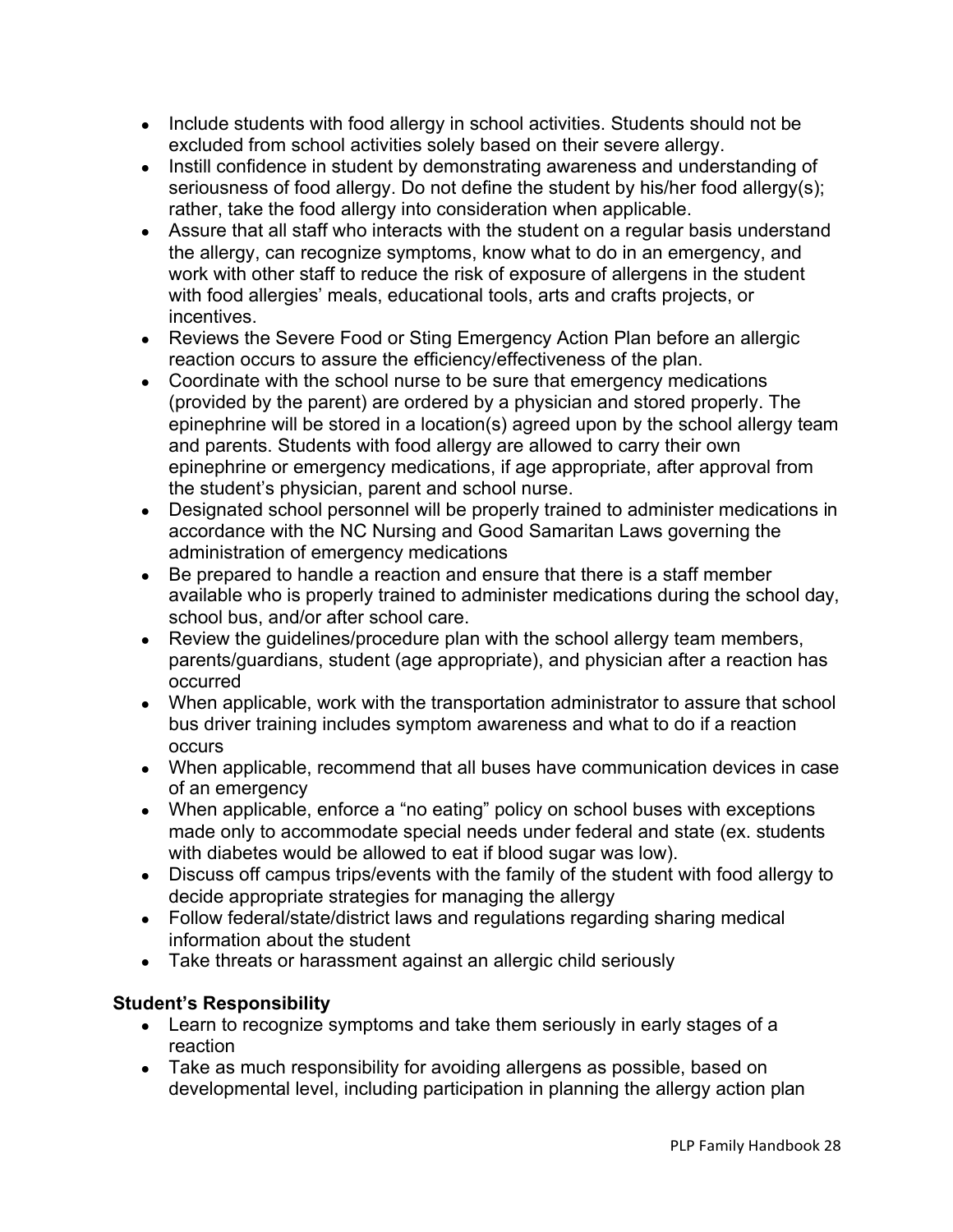- Learn to read labels
- Do not trade or share food
- Wash hands before and after eating
- Promptly inform an adult if you suspect that you have contacted an allergen
- Develop trusting friendships with peers and ask them for help if needed
- Report teasing or harassment immediately
- Carry own Epinephrine and demonstrate competency if age appropriate

# **Visitors**

All visitors to Pine Lake Preparatory, including parents, must sign in with the Administrative Associate of the building they are visiting to obtain a visitor pass. Students who attend other schools are not permitted to visit Pine Lake Preparatory unless accompanied by a parent or guardian. Parents who need to meet with teachers are expected to make an appointment. Graduates of Pine Lake Preparatory may visit during lunch or after school and must sign in at the front office. Graduates may only visit during the regular school day if they have been invited by an teacher.

# **Inclement Weather**

Should the weather or other conditions interfere with the school's normal schedule, families and staff will be notified by email and automated phone message of any closing or delayed opening of school at Pine Lake Preparatory. It is each family's responsibility to ensure that the school has current contact information on file. All decisions will be made the night before (if possible) or by 6:00 a.m. on the day of the inclement weather. Pine Lake Preparatory decides independently of surrounding school systems if the school's normal schedule will be altered. Additionally a message will also be posted on www.pinelakeprep.org notifying all families of any closings or delays.

# **Emergency Procedure**

At Pine Lake Preparatory, we have developed and continue to refine procedures, policies, and drills that comprise our Safe School Plan. If a crisis should arise, it is our goal to do everything necessary to maintain the safety of all students. A crisis could be defined as any situation or event that affects the functioning of the regular school day; when normal procedures become impossible to maintain. All teachers have a primary responsibility for the welfare of our students (NC GS 115C-325).

We are required to have a **fire drill** once within the first ten days of school and one each month for the remainder of the school year. Maps are located in every classroom identifying a primary and secondary escape route in the event of an emergency.

All teachers and students will practice a **tornado drill** (usually during a time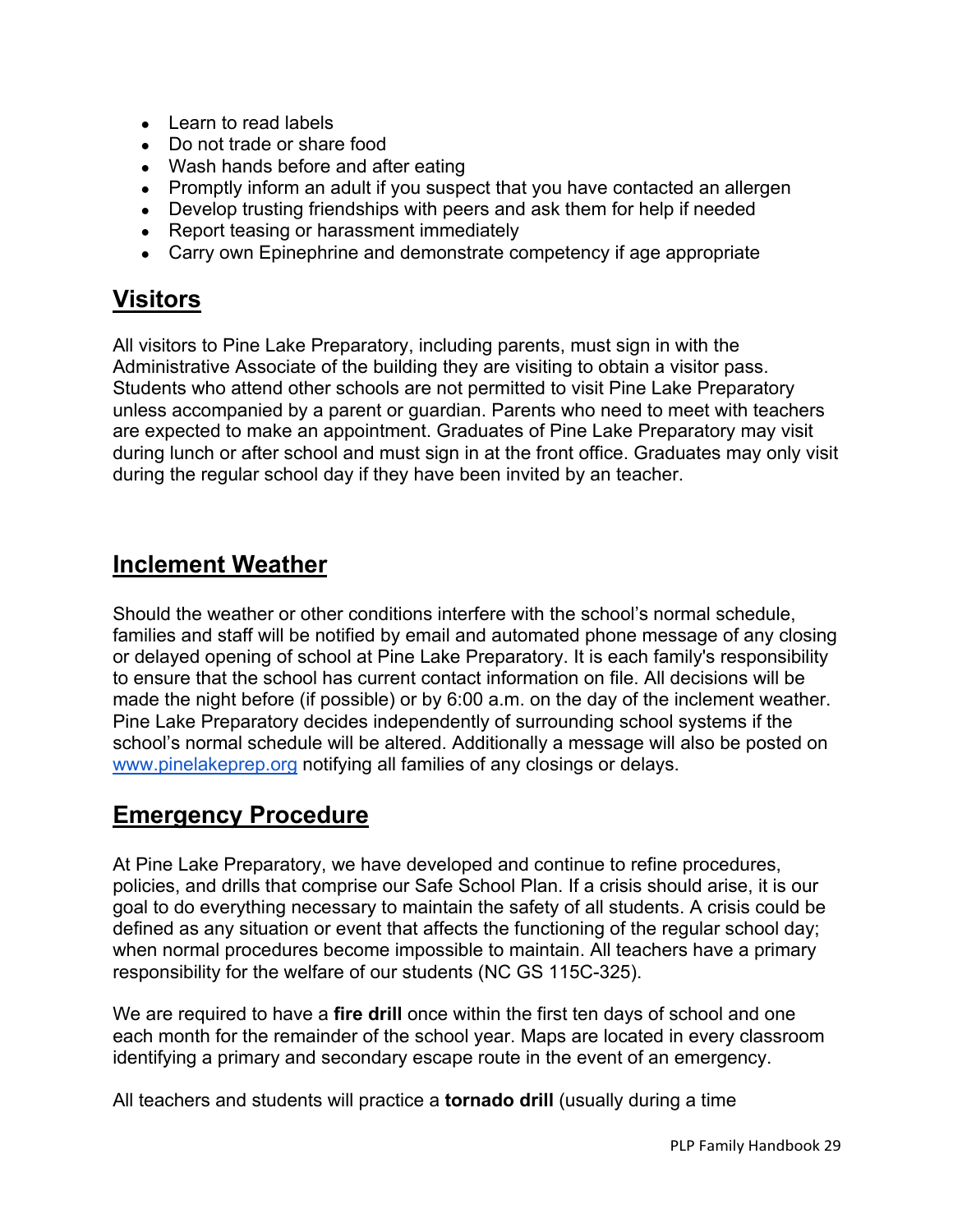corresponding with National Severe Weather Week) based on established school procedures. Each staff member has directions on location and how to arrange students for maximum safety.

The Pine Lake Preparatory Board of Directors, School Administrators, and staff have also worked with local law enforcement and rescue services to develop plans for many other potential crisis situations that could take place in the school setting during the academic year. Examples of these include: **bomb threat and assessment**, **school intruder/lockdown**, and **nuclear emergency**. If you have specific questions about any of these, contact Pine Lake Preparatory directly to speak with one of the school administrators.

# **Locker Use**

# **Middle School**

Sixth, Seventh and Eighth Grade students in the Middle School will be assigned a locker for the storage of school related items based on a shared system. The lockers will have locks; however, students are encouraged to keep all items of value at home or with them in class. Pine Lake Preparatory is not responsible for lost or stolen items during the school day.

# **Upper School**

Each student may have access to use a Pine Lake Preparatory locker for the school year. Each student must use the hang lock and combination provided by Pine Lake Preparatory. Students cannot replace the Pine Lake Preparatory lock with one of their own. If a problem with the lock or combination arises, students are to refer to the Upper School Administrative Associate for help.

**The locker is property of Pine Lake Preparatory** and is assigned with an understanding of the following information:

- Each student is responsible for all property placed in the locker. The locker will only be used for storing those items necessary for school activities (books, projects, laptop computer, coats/jackets, etc.).
- Weapons, narcotics, alcohol, and any other medication (controlled or not) are not to be stored in the locker at any time. Storing these items in the locker will result in expulsion.
- Students and parents need to be aware that if a need arises, Pine Lake Preparatory administrators have permission to open and search school lockers and the content when there is "reasonable suspicion" an unauthorized item may be in a locker if the item may endanger the health, welfare, or safety of other students or school personnel.
- The lockers may be decorated with items that are magnetic or do not permanently adhere to the locker themselves. All lockers should be kept clean and neat at all times.

# **Parking**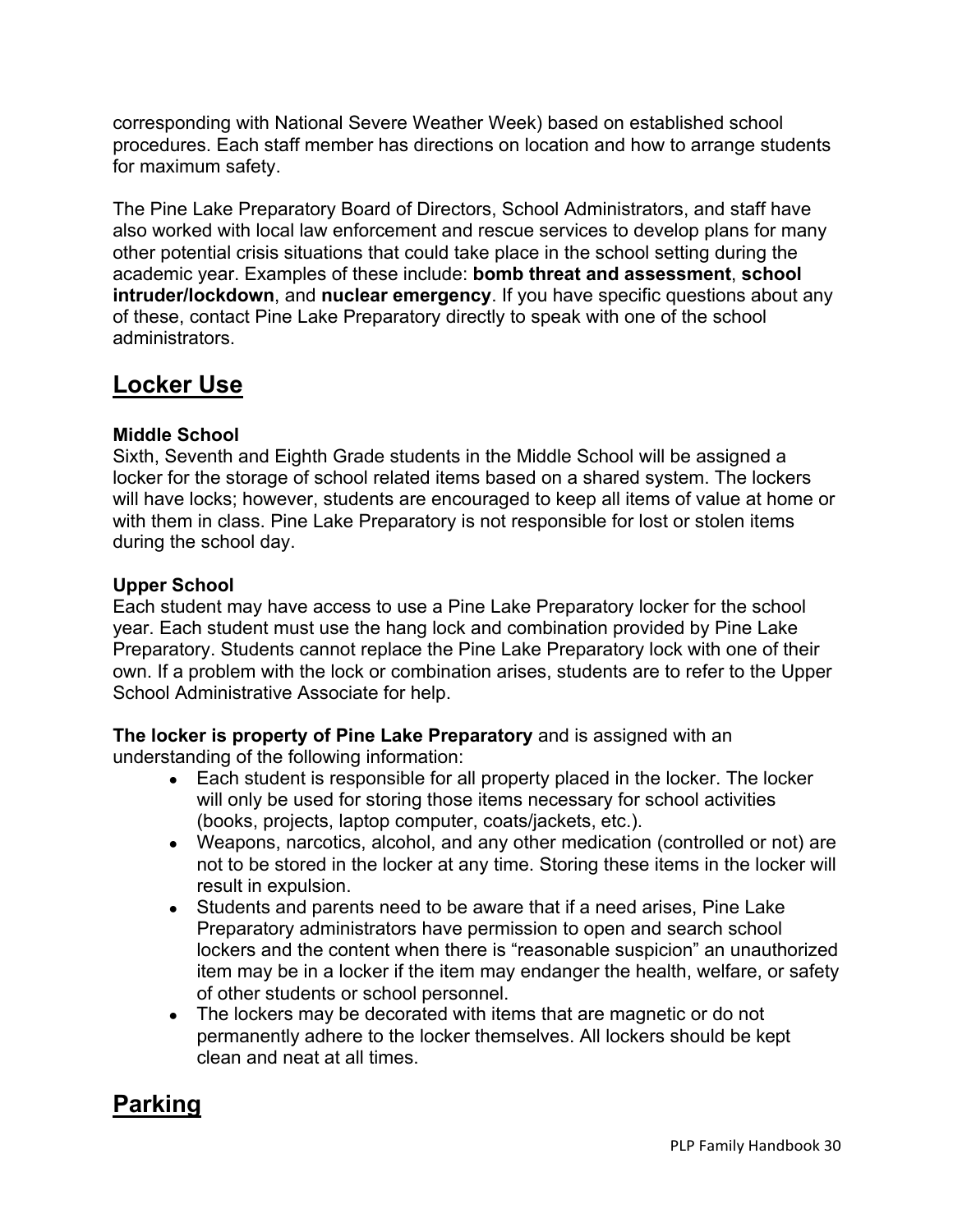# **Visitor Parking**

Visitor parking is located in the parking lots near the individual buildings as available.

# **Student Parking**

In order to obtain a Pine Lake Preparatory student parking permit, students must have and maintain a 2.8 grade point average, have a valid North Carolina Driver's License, proof of insurance, and have their vehicle registered at the Upper School office. Parking permits must be obtained prior to a student driving to school. Student parking is located near the Upper School in the lot parallel to NC HWY 115 with overflow parking available in the lot adjacent to the Fine Art Building. Families are encouraged to carpool whenever possible. Students are **NOT** allowed to park on any of the roads on or around the Pine Lake Preparatory campus. Drivers (student or other) should **never**  pass or drive around the carpool line to turn into the student parking area. Students who do not follow these guidelines will lose their parking privileges. The speed limit on campus is 12 mph.

# **Driver's Education and Eligibility Certificates**

Pine Lake Preparatory driver's education classes are offered in conjunction with the Iredell-Statesville School System. Traditionally, courses are offered once in the fall and once in the spring. Eligibility Certificates must be signed by a Pine Lake School Administrator.

# **Dropout Prevention / License Revocation**

North Carolina has established legislation that reflects a coordinated statewide effort to motivate and to encourage students to complete Upper School. This legislation, effective August 1, 1998, requires that a student's driving permit or license be revoked if a student is unable to maintain adequate progress or drops out of school. For Pine Lake students, adequate progress is determined by end-of-the-year grades and is defined as passing 70% of courses (5 out of 7 classes). At Pine Lake Preparatory, this means a student must have passing grades in five of his or her seven courses. A student is exempt from this law when he or she reaches the age of 18 or has obtained an Upper School diploma, GED, or an adult high-school diploma. Pine Lake Preparatory is required to notify the Division of Motor Vehicles after each semester if a student fails to meet this requirement.

Students who are at least 14 years old or who were rising eighth graders on or after July 1, 2000, are subject to additional legislation requiring that a student's driving permit or license be revoked for one year if a student is given a suspension for more than 10 consecutive days or an assignment to an alternative educational setting for more than 10 consecutive days for: 1) possession or sale of alcoholic beverage or an illegal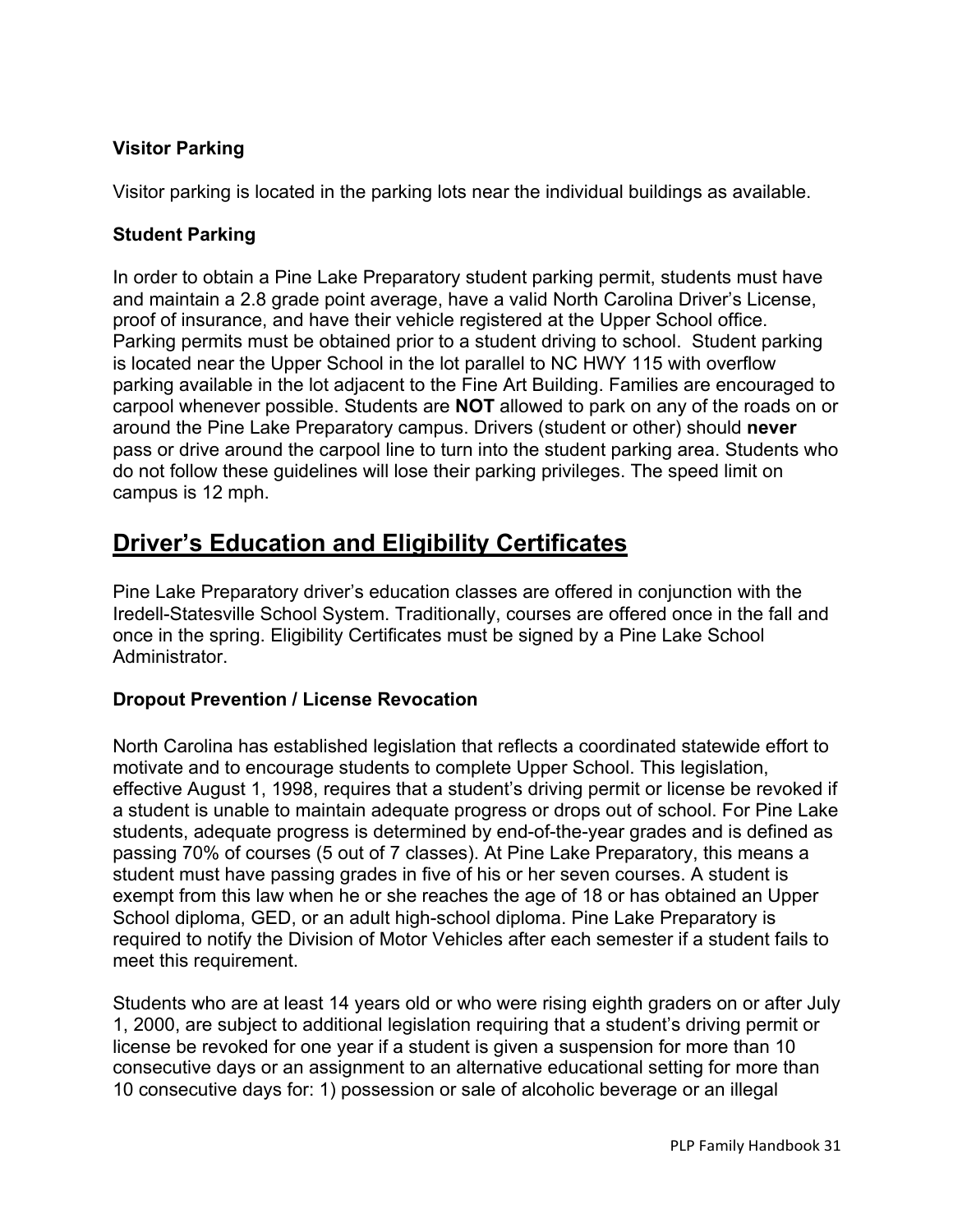controlled substance on school property, 2) possession or use on school property of a weapon or firearm, or 3) the physical assault on a teacher or other school personnel on school property. School property includes the physical premises of the school, including the parking lot, any vehicles under the school's control that are used to transport students, and school-sponsored or school-related activities that occur on or off the physical premises of the school.

# **Academic Policy and Procedures**

# **Grading**

Students in grades K-2 will not receive letter grades. Students in grades K - 2 will receive evaluation that identifies specific strengths and areas of improvement in each subject area. The student's social and physical development will also be evaluated. Each student's progress will be reviewed with the parent in designated Parent/Teacher conferences. Additional conferences may be scheduled by contacting the appropriate teacher, Assistant Principal, or Principal. Students in grades 3-12 will receive letter grades. All grades will utilize the state 10-point grade scale.

Writing is at the center of every core subject. Students will use technology writing such as e-mail, desktop publishing, Internet, and even blogs each day. It is the intention of Pine Lake Preparatory to increase the amount of writing that students experience during the school year. We want to challenge students to think "outside" the box, and add depth to their thinking and writing. Only through practice and continuous evaluation will writing skills improve and students begin to communicate effectively. Student writing will be scored on a rubric that fairly assesses content as well as other specific aspects of writing.

We value student acquisition and use of computer skills. Some assignments will be required to be generated on the computer. Laptops and other computer workstations will be available to students as they prepare written assignments.

# **Grade Point Average Scale**

In October 2014, the State Board approved a standard 10-point grading scale to begin the 2015- 2016 school year for all high school students. This scale will not include "pluses" or "minuses." Grades from prior years will not be altered retroactively. Under the new scale, grades and quality point calculations will be applied as follows:

> A:  $90-100 = 4.0$ B:  $80-89 = 3.0$  $C: 70-79 = 2.0$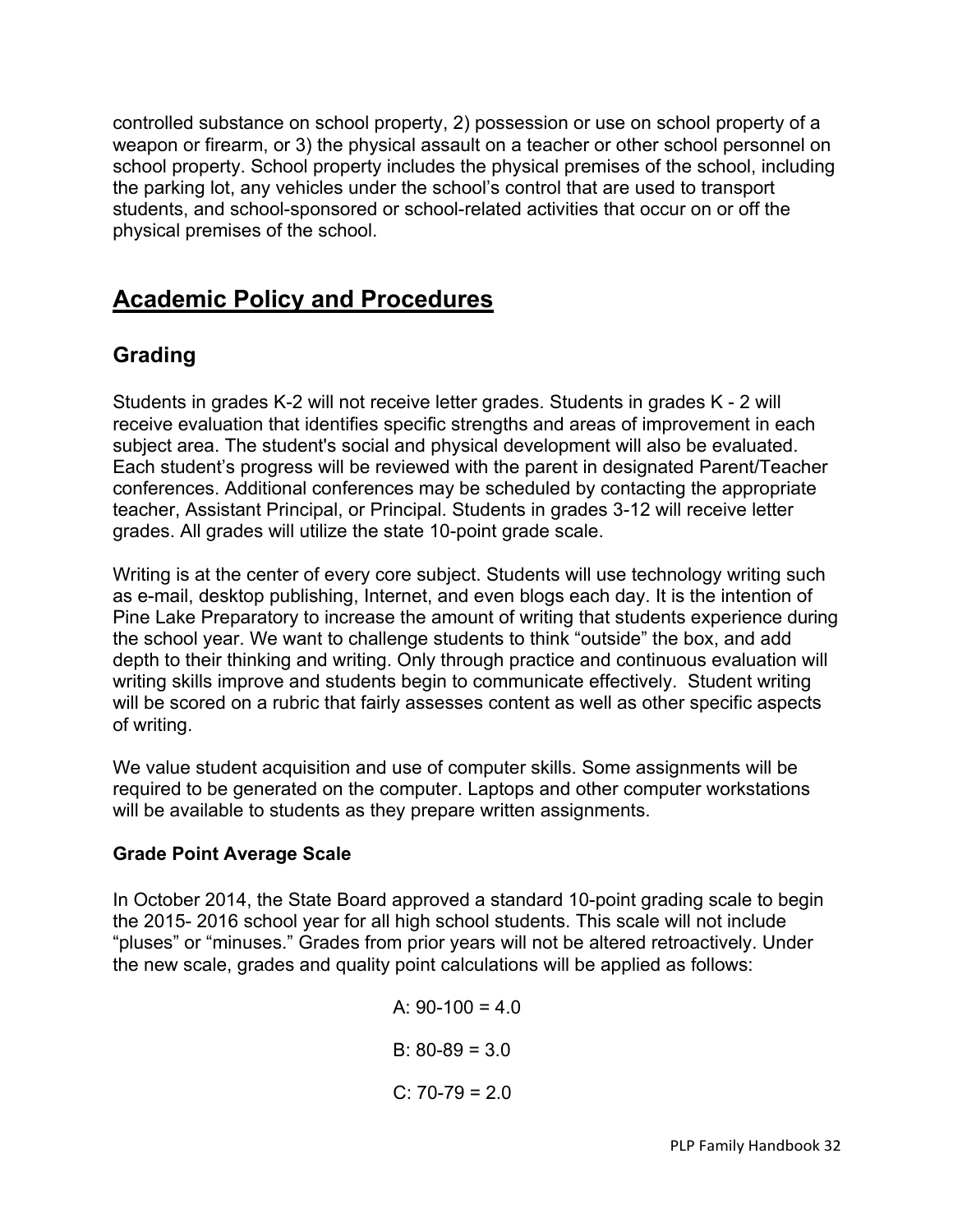D:  $60-69 = 1.0$  $F: < 59 = 0.0$ 

# **North Carolina Virtual Public School**

North Carolina Virtual Public School (NCVPS) offers students an opportunity to take free online courses for high school credit taught through the online system. Students must be self-motivated and must understand that NCVPS courses appear on transcripts and count towards Grade Point Averages. For a complete list of courses available through NCVPS, please visit http://www.ncvps.org.

Opportunities for Credit Recovery may also be available through NCVPS for students who have failed a core course and/or the EOC. Students pre-assess at the beginning of each unit, and this pre-assessment will help teachers determine which assignments from that unit are required for the student. A high score on the pre-assessment will allow the student to exempt most or all of the assignments of the unit. All assignments in the course will align with the goals of the Standard Course of Study and will prepare students for retaking the EOC. Credit Recovery courses may not be taken for first-time credit – the student must have previously failed the course. Students interested in Credit Recovery courses through NCVPS must be able to devote ninety minutes every day to working on the course and should meet with a school administrator to register for NCVPS courses.

Approval of a school administrator is necessary for registration into a course offered by the North Carolina Virtual Public School.

# **Add/Drop/Withdraw Policy**

Upper School courses can be added to a student's schedule within the first 10 days of the academic school year for year-long courses and within the first 5 days for classes that are semester in length. Teachers do not have the ability to add a student to their class. The Registrar or Principal is the only one authorized to change a student's schedule once it has been created.

A course may be dropped without penalty within the first 10 days of the academic school year for year-long courses and within the first five days for classes that are semester in length. The only exception is a course where a waiver was signed to gain admittance. The Registrar must drop the student from the class in the registration system during the noted time period and add the student into another suitable course. teachers do not have the ability to drop a student from their class. The Registrar or Principal is the only one capable of changing a student's schedule once it has been created.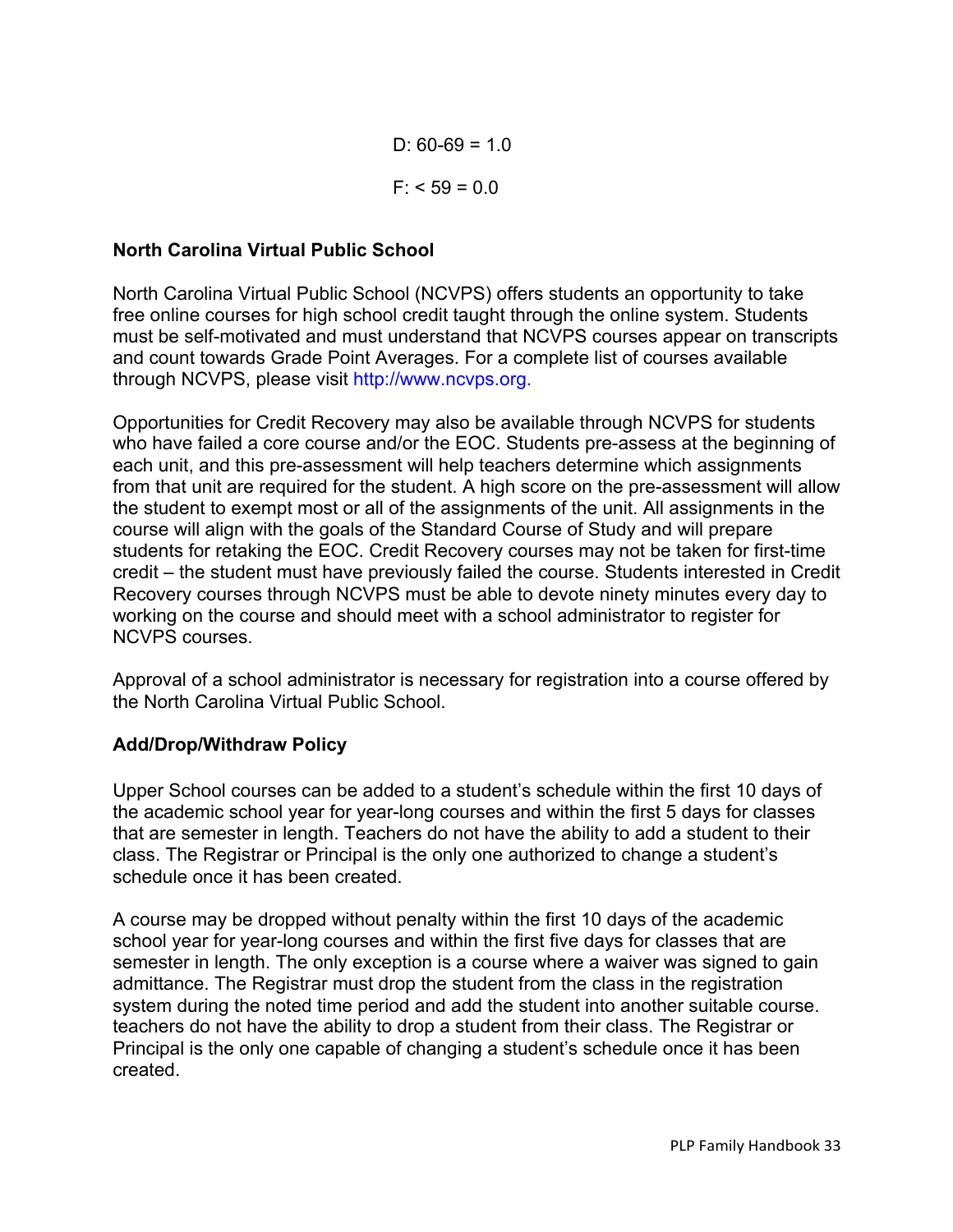After the 10th day of the academic year for year-long classes or the 5th day for semester classes, Head of the Upper School approval is needed for a student to be withdrawn from a course. In most cases, a student withdrawing from a class after the tenth day may receive a WP (withdraw passing) on their transcript for the course being dropped. A WF (withdraw failing) carries the same academic impact as a failing (F) grade in a class.

# **Arts Focus Policy**

Per the Pine Lake Preparatory charter, students are required to take "four fine art courses in a student's chosen discipline."

The guidelines for choosing and changing a student's art focus area is as follows:

1. Students entering Pine Lake  $(9<sup>th</sup>$  grade or other) will choose an art focus area where they will be required to remain for at least two years without consideration of change.

2. Students may submit a request to have their art focus area changed after their second year in their focus area. The reason must be compelling and supported by documentation to include but not limited to a letter from a parent/guardian and a letter from the student providing the reason for the change and why success cannot happen in the current art focus area. A committee of art teachers and school administrators will meet to review and decide if the request has merit and make a recommendation.

3. If the request for art focus change is approved, the student must then remain in the new focus area for the remaining two years (or time left at Pine Lake).

4. If the request for art focus change is denied, the student must then remain in the existing art focus area until further documentation is available to support the requested change.

5. Students who are approved to make an art focus change will enroll in the basic level class of the new art focus area. No exceptions will be made unless there is a curriculum change that impacts a student's art focus area.

6. Entry level art courses are not and cannot be considered as honors courses and will not be taken with any additional quality points. They will be taken on the 4.0 standard grade scale.

# **Pine Lake Preparatory Advanced Placement Policy**

Advanced Placement courses are rigorous classes which offer students opportunities to earn college credit. Depending on the student's score on the Advanced Placement subject test, students may receive college credit for these courses. Each college/university has their own policy regarding acceptance of these credits and students need to be aware of these policies. Due to the accelerated pace, the amount of additional reading and assignments required in these classes, Pine Lake Preparatory recommends limiting the number of Advanced Placement courses in which students may enroll. A teacher recommendation is required to enroll in an AP course.

Pine Lake recommends, for academic balance and success, that students in the Tenth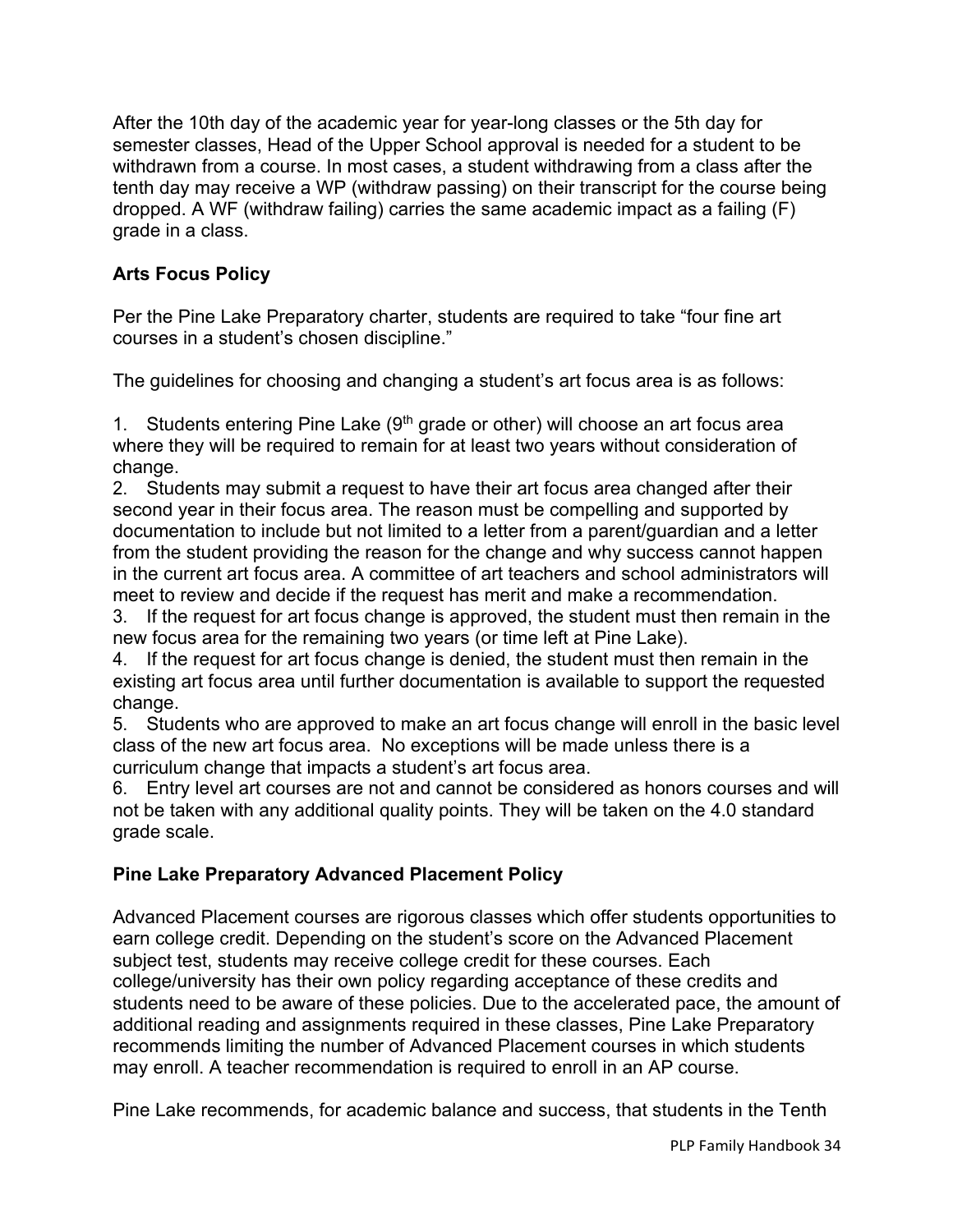Grade take no more than one (1) AP course, Eleventh Grade students should take no more than two (2) AP courses, and Twelfth Grade students may enroll in no more than three (3) courses. If a student registers for more than the recommended amount of AP classes, the ten day drop period will not apply. The student will be obligated to remain enrolled in the course.

*All students enrolled in Advanced Placement courses at Pine Lake Preparatory are required to take the AP exam. Students that do not take the AP exam will only receive a one quality point weight for the course (as if the course is an honors class, not an AP).*

# **Homework Policy**

The purpose of homework is to enrich and reinforce what the students are learning in the classroom, to develop study skills, and to encourage parental involvement. Guidelines for homework are outlined below for each grade level of the school.

The length of homework each night will be grade level and student appropriate. Students who are enrolled in Advanced Placement classes will have additional homework. Homework in early Lower School (K-3) will emphasize reading and being read to, along with interactive assignments to be shared with parents/guardians. This interaction will model interest in knowledge and learning.

Homework may include:

- Class assignments not completed in school
- Review assignment
- Outside readings
- Parent-student activities
- Long-term projects

Parental guidance and support in organizing time and preparing an appropriate workspace are essential for the success of students at home. Students are expected to complete all assignments and homework on time. Failure to do so may result in partial or total loss of credit for that assignment. *Please review the make- up policy of the Family Handbook regarding details on completing homework assignments from an absence of school.*

### **Exams**

Exam schedules will be posted several weeks prior to student mid year and end of year exams. Specific dates for student testing are on the school calendar. More detailed schedules are posted prior to the arrangement of mid-terms, final exams, end-of-grade tests, or end of course tests. For additional information regarding specific test schedules, contact of each Principal or Assistant Principal.

### **PRIDE Graduation Project**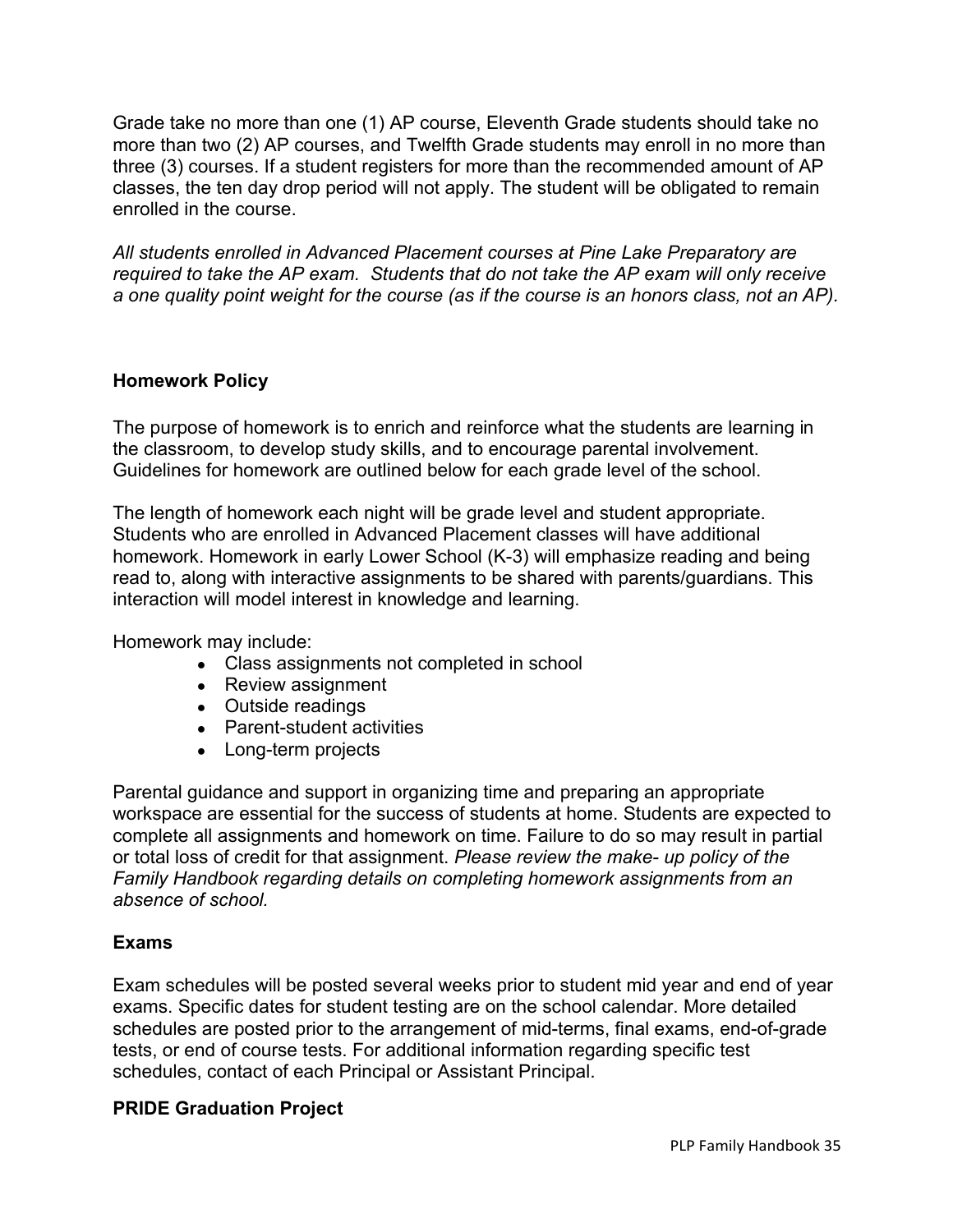The Pine Lake Preparatory charter mandates a graduation project for all seniors that includes a Research Paper, a Project, a Portfolio, and a presentation. An teacher committee will develop the specific requirements of the project which will help Pine Lake Preparatory meet the goal of graduating responsible citizens that are prepared to be leaders in the world. A central piece of this project will integrate an aspect of the school's service learning requirements.

To meet this requirement, the graduation project asks students to identify a future career interest and research all aspects of the historic and future perspectives of that field. The capstone of the project will be a presentation to faculty and community members of students' work towards a solution. It is our hope that these presentations will showcase the talent and vision that we feel characterize our student body. More information relating to the PRIDE Project can be obtained from the Upper School Junior or Senior English teachers with the complete guidelines being available on the Upper School Edmodo page.

# **The Honor Code**

Instances of cheating and lying not only break down community, but also subvert the purpose of an academic institution and distract students, teachers and families from the tasks of teaching and learning. Therefore, it is vital to the academic community that all students and teachers understand and abide by the Pine Lake Preparatory Honor Code.

*Membership in a community carries responsibilities and rights and the Honor Code serves to protect the rights of all by requiring standards of academic integrity. As a citizen of the Pine Lake Preparatory community, I understand that engaging in academic dishonesty, no matter the degree or form, undermines my character and that of the school at large. I will uphold the standard of academic integrity through my attitudes and actions.*

The Code addresses academic dishonesty in any form. Examples of Honor Code violations are, but are not limited to:

- Cheating
- Plagiarism
- Falsification

All members of the Pine Lake Preparatory student body and teachers are bound by this Honor Code. While teachers may choose to highlight subject-specific elements which relate to the Honor Code, all students in all courses are bound by the same set of expectations.

In order for this system to maintain its integrity and perform its intended purpose, members of the community must deal with violations as they arise. Members of the community are expected to report all violations in the manner outlined below and should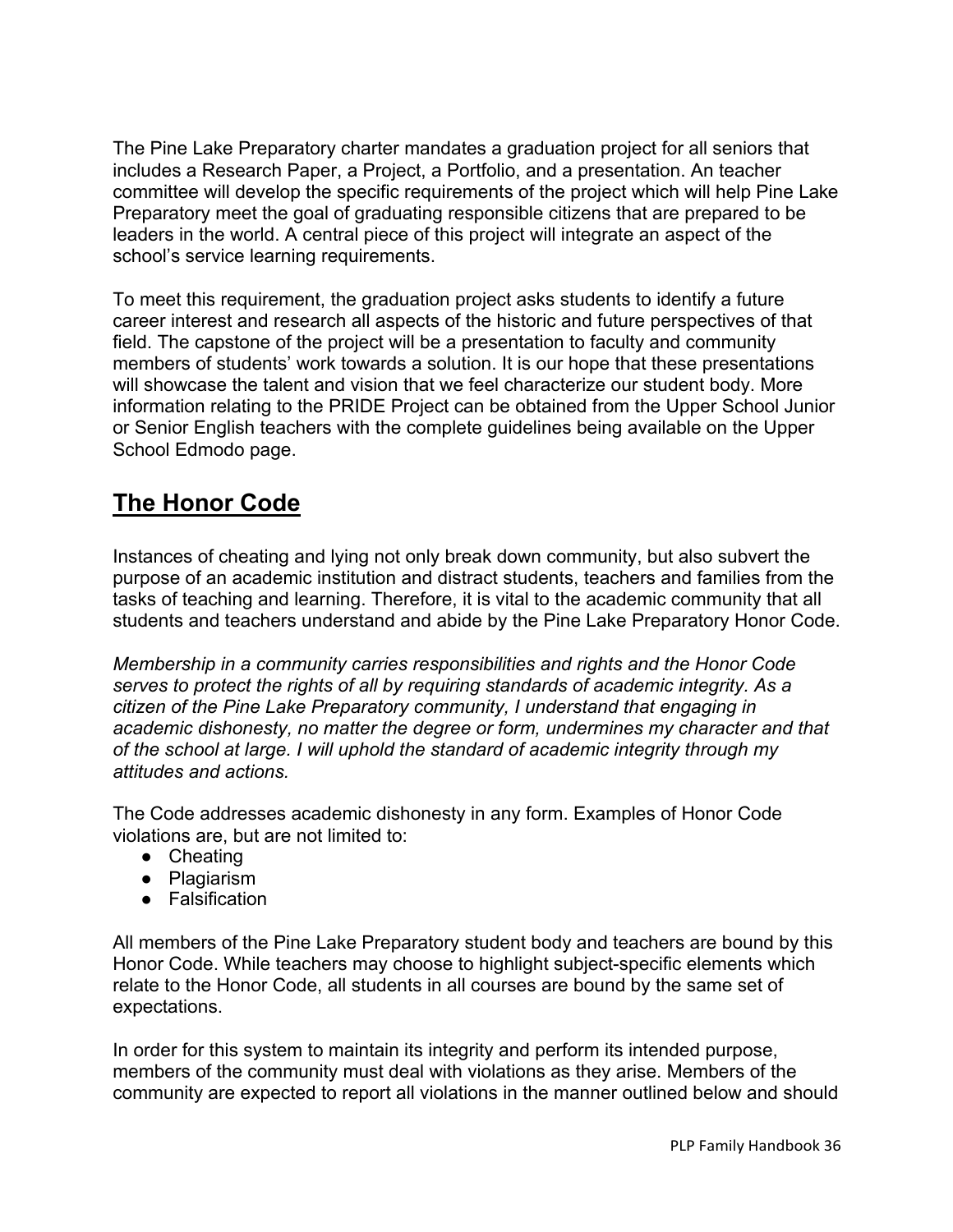do so in a timely fashion. Anyone who knowingly witnesses an Honor Code violation is honor bound to report the violation.

### **Honor Code/Pledge**

The Honor Code and Honor Pledge, its explanation, procedures, and sanctions for violations are outlined below. The student's signature of acceptance of the pledge, as well as the parents' acknowledgment of this, appears with the returned Signature Page from the Family Handbook. The Pledge is to appear on every test for the student to sign. Teachers may, if they choose, require students to sign the pledge on any other assignment as well.

### *Honor Pledge*

*I pledge to support the Honor Code of Pine Lake Preparatory. I will refrain from any and all forms of academic dishonesty or deception, such as cheating or plagiarism. I will neither give nor receive unauthorized assistance on any academic exercise. I am aware that as a member of the Pine Lake academic community, it is my responsibility to report all suspected violations of the Honor Code.*

### **Explanation of the Honor Code**

Students, parents, and teachers at Pine Lake Preparatory create a community founded on trust and nurtured by honorable action. Just like academic classes encourage the development of the intellectual capacities of students, a well-constructed honor system encourages the growth and development of integrity in students. Students must be challenged to honorable action by the educational community of which they are a part.

A violation of the Honor Code is comprised of any actions, whether intentional or unintentional, which disregard honesty, and diminish the integrity of both the individual and the community. Moreover, such actions do not give the teacher the opportunity to evaluate the student fairly or offer assistance when it is needed. They also deprive the student of a valid learning experience which is crucial to the education process.

While a member of the Pine Lake community, each student is expected to conduct himself/herself with integrity and to uphold the Honor Code. Though not exhaustive, the following represent examples of actions which violate the Honor Code:

- 1. **Cheating**: Any practice, method, or assistance, whether explicitly forbidden or unmentioned, that involves any degree of dishonesty, fraud, or deceit. Some examples may include the copying of work or giving your work to another; the unauthorized use of study aids or collaboration during testing; obtaining or distributing copies of testing materials; and/or giving/receiving information regarding a test before, during, or after the test.
- 2. **Plagiarism**: Representing another's ideas or words as one's own, whether published or unpublished, as your own without proper citation of credit. Each student is responsible for working with teachers to learn and observe appropriate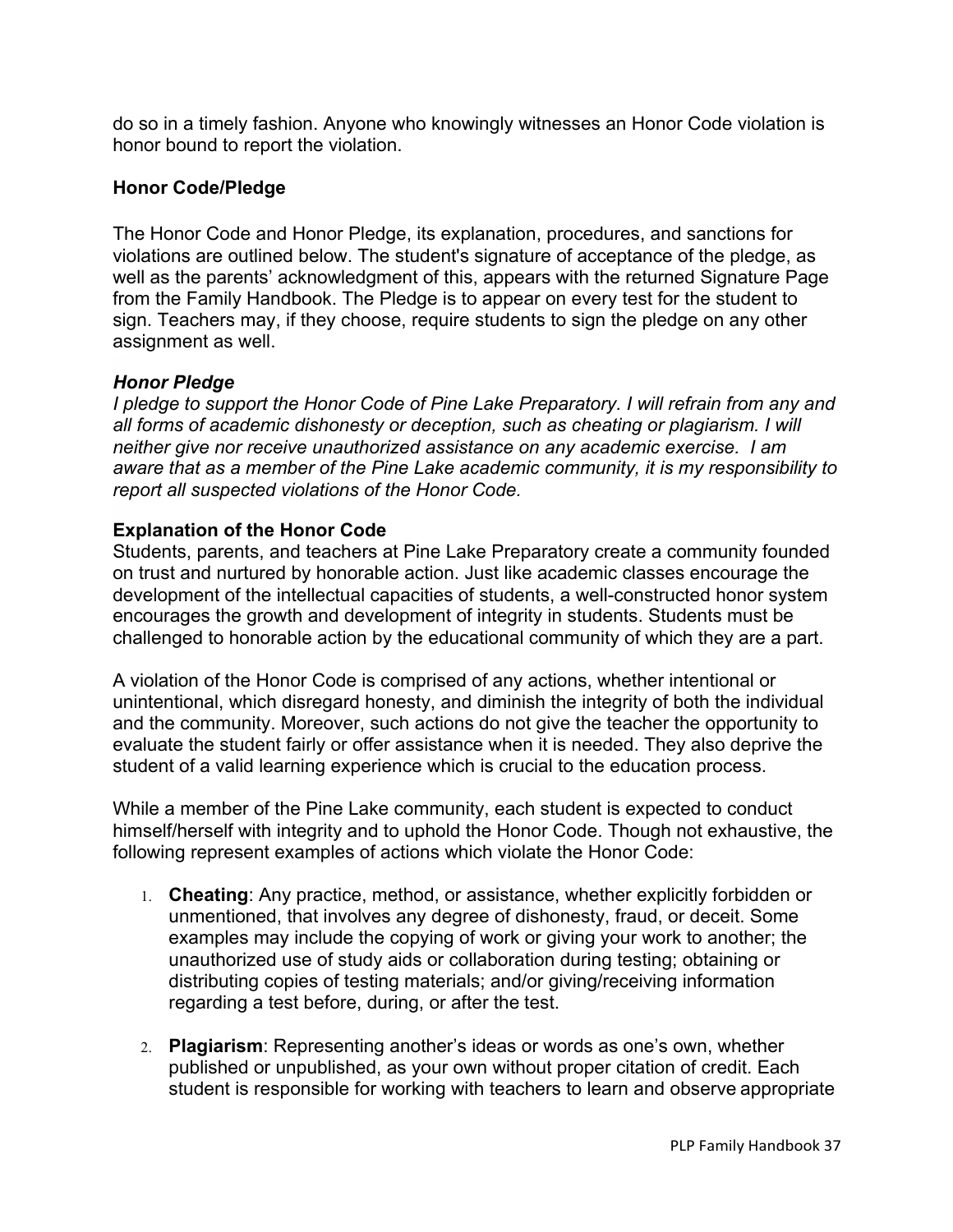documentation of another's work.

- 3. **Lying (Falsifying data or fabricating academic documentation)**: Buying, selling, giving, or receiving papers, projects, essays, notebooks, or the like, from any source, including the Internet. Forging or providing incorrect notes or letters of any kind or lying to an administrator or teacher during investigations of academic dishonesty.
- 4. **Reporting:** Each Pine Lake student is honor bound to report, immediately, all violations of the Honor Code for which the student has first-hand knowledge.

### **Procedures/Sanctions for Honor Code Violations**

In issues concerning the Honor Code, the teacher will initially speak with the student to ascertain the facts. The details of this conversation, as well as the facts which are discussed and other pertinent materials will be reported/provided to the appropriate Principal in writing. The Principal may meet with the student to confirm or refute the upholding of the Honor Code/Pledge as necessary.

While a student at Pine Lake Preparatory, in cases where it is determined that a student has violated the Honor Code, the following will apply:

1. For a first offense, the student receives a zero on the assignment with no opportunity for make-up. The student's parents/guardians are advised that the student has violated the Honor Code by the teacher who identified the Honor Code violation.

If the student is a member of the National Honor Society, they will be removed from membership from the organization for the remainder of their Upper School experience.

- 2. For a second offense, the student receives a zero on the assignment with no opportunity for make-up. The student's parents/guardians are advised that the student has violated the Honor Code by the appropriate Principal. In addition, the student must relinquish any/all leadership positions (e.g., class or club officer, athletic captain) for a period of one calendar year from the date of the second offense.
- 3. For a third offense, the student receives a zero on the assignment with no opportunity for make-up. The student's parents/guardians are advised that the student has violated the Honor Code by the appropriate Principal, plus a one-day suspension. In addition, the student is henceforth ineligible for any leadership position while at Pine Lake Preparatory.

# **Upper School Testing Policy**

Upper School students at Pine Lake may not have more than two major tests or projects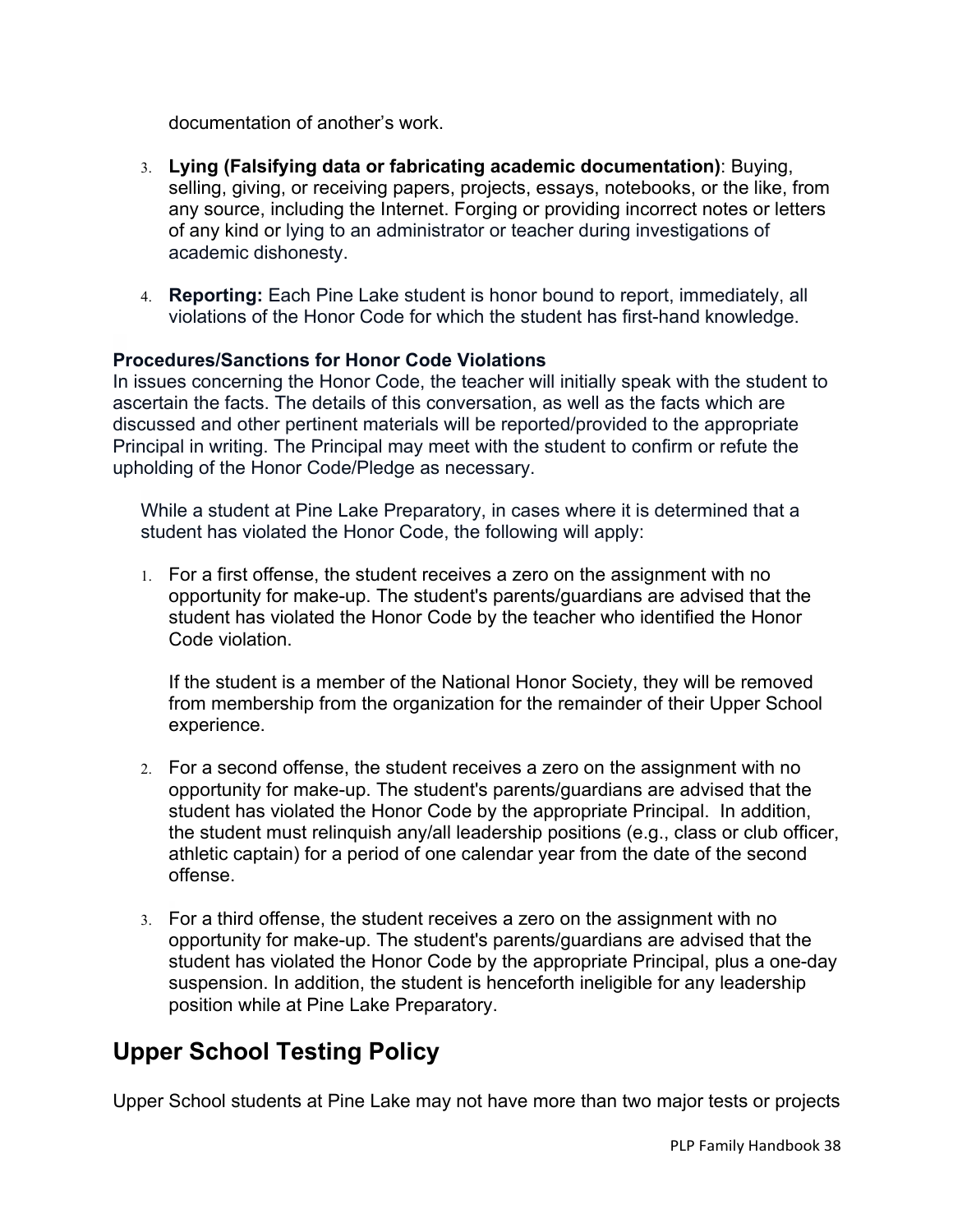due on the same day. When a third test or other major assessment is assigned with the same due date, the student is expected to inform his/her teacher that he/she already has two major assignments scheduled for the same day. The teacher who assigned the third major assessment, upon verification with other teachers, will either reschedule the test for the whole class or make mutually satisfactory arrangements with the student(s) who may have the conflict.

**Exam week** testing schedules will remain relatively constant. The exam schedule will encompass shortened days with either one two exams given to students on the assigned test day. These schedules will be posted prior to any testing.

# **Service Learning F.A.Q's**

For more information regarding Service Learning, please visit the Service Learning page on the Pine Lake Preparatory website. It is housed under the Upper School menu.

# *Service Learning Partnership Mission Statement:*

The Service Learning Partnership provides opportunities for students to become aware of critical issues facing their local and global communities through acts of service to others. Through Service Learning participation, students will learn to think outside of their own world and their needs and will learn to assess the needs of others and develop and execute a plan to help meet those needs.

### *What is Service Learning?*

Service learning is any activity that offers students the opportunity to serve others in their community (school, local and global).

# *What are PLP's Service Learning requirements?*

They differ for each school. Lower school students will be given opportunities throughout the year to participate in Service Learning Projects. Most of these projects will take place during school hours and students will participate with their classes. Opportunities outside of school hours will be available periodically throughout the school year (campus clean-ups, the NC Big Sweep event, etc.), but are not mandatory.

The Middle School's Service Learning Events will also mainly be school-wide and during school hours. Some teachers may choose to require students to participate in Service Learning projects as part of their class curriculum. There is, however, no official tracking of individual student hours and participating in Service Learning activities outside of school hours is not required (unless assigned by a teacher for their class curriculum).

Upper School students must complete 40 hours of Service Learning per year. These hours are completed individually and it is the responsibility of the student to ensure that they complete their 40 hours each year.